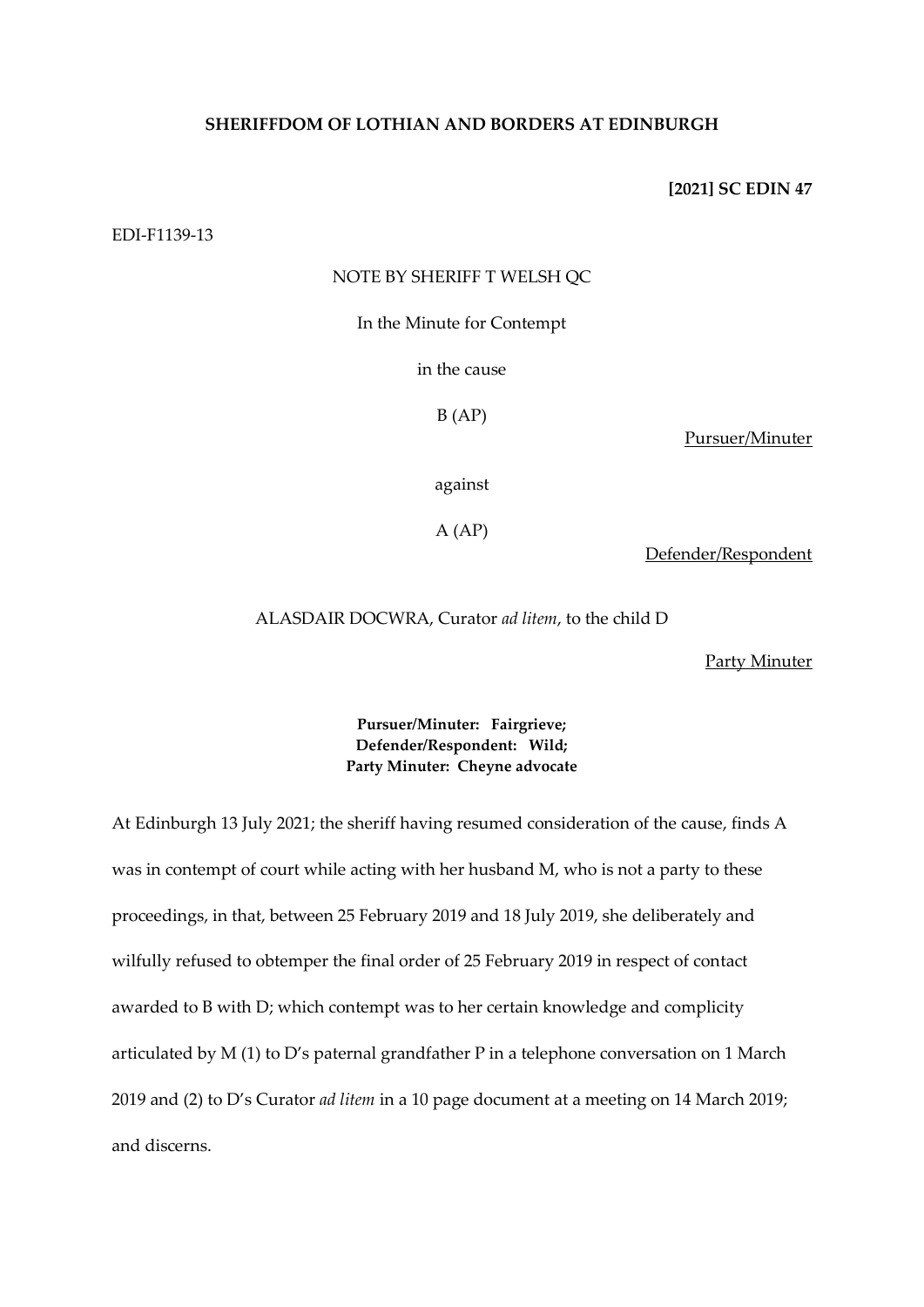The following facts were agreed between the parties in a Joint Minute:

1. The parties are as designed in the instance.

2. The parties were in a relationship for a period of approximately nine months, which ended in or around November 2012 prior to the birth of the parties' child.

3. The parties never married.

4. There is one child of the parties' relationship, namely D, born in 2013.

5. At the date of Minute for Contempt Proof (6 July 2021) D shall be 8 years 2 months of age.

6. The Pursuer is the father of the said child, he is not named on the said child's birth certificate.

7. The Defender is the mother of the said child.

8. The said child resides with the Defender in the Sheriffdom of Lothian and Borders and has done so since birth.

9. The Pursuer has diagnoses of Recurrent Depression and Asperger's Syndrome.

10. The Defender has a diagnosis of Emotionally Unstable Personality Disorder and separately Chronic Fatigue Syndrome/M.E. The Defender is prescribed medication to alleviate her mental health issues, principally anxiety and mood fluctuation.

11. A five-day Proof was conducted at Edinburgh Sheriff Court on 21 January 2019 consecutive to 25 January 2019.

12. Sheriff Holligan issued his Judgement on 25 February 2019.

13. The present Minute has, as its subject matter, the Defender's alleged failure to obtemper the Court Order of 25 February 2019

14. On 1 March 2019, M, husband of the Defender telephoned P, the father of the Pursuer and Minuter.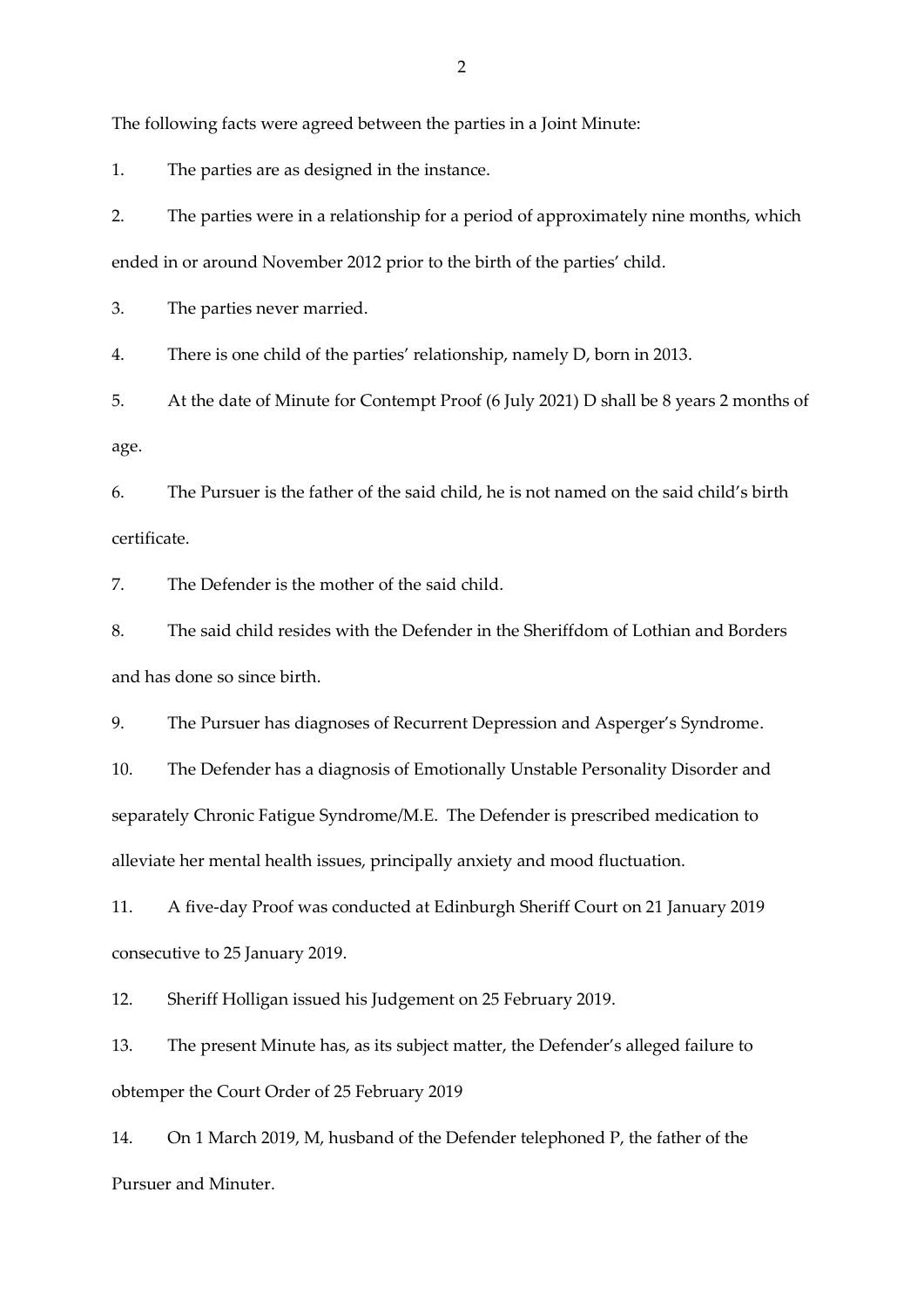15. The Agent acting on behalf of the Defender withdrew from acting on or about 5 March 2019.

16. On 25 March 2019 the Pursuer and Minuter's Minute for Interdict against Removal was warranted at Edinburgh Sheriff Court.

17. At Edinburgh Sheriff Court on 2 April 2019, Sheriff Tait granted Interim Orders interdicting the First Respondent and Defender from taking D, out of the Sheriffdom of Lothian and Borders except with the written consent of the Minuter and Pursuer or by further Order the of Court.

18. On 24 April 2019 the Pursuer and Minuter's Solicitor wrote to the Defender and Respondent.

19. On 14 May 2019 Sheriff McFadyen continued the Interim Orders granted in terms of the Interlocutor of 2 April 2019.

20. On 26 June 2019 Sheriff Braid continued the Interim Order from 2 April 2019.

21. At Edinburgh Sheriff Court on 2 July 2019 the Defender and Respondent was represented by a new Solicitor, namely Mr. Agnew of Latta & Co.

22. Mr. Agnew withdrew from acting for the First Respondent on or about 11 July 2019.

23. At Edinburgh Sheriff Court on 5 August 2019, Sheriff Holligan appointed Ms. Helen Pryde as Curatrix *ad litem* to the Defender on account of the Defender's likely incapacity to instruct a Solicitor.

24. On 20 November 2019 a Psychiatrist's Report was presented which confirmed the Defender and Respondent's incapacity to retain the services of a Solicitor. On the same date the Curatrix *ad litem* was appointed to lodge answers with the court no later than 4 December 2019.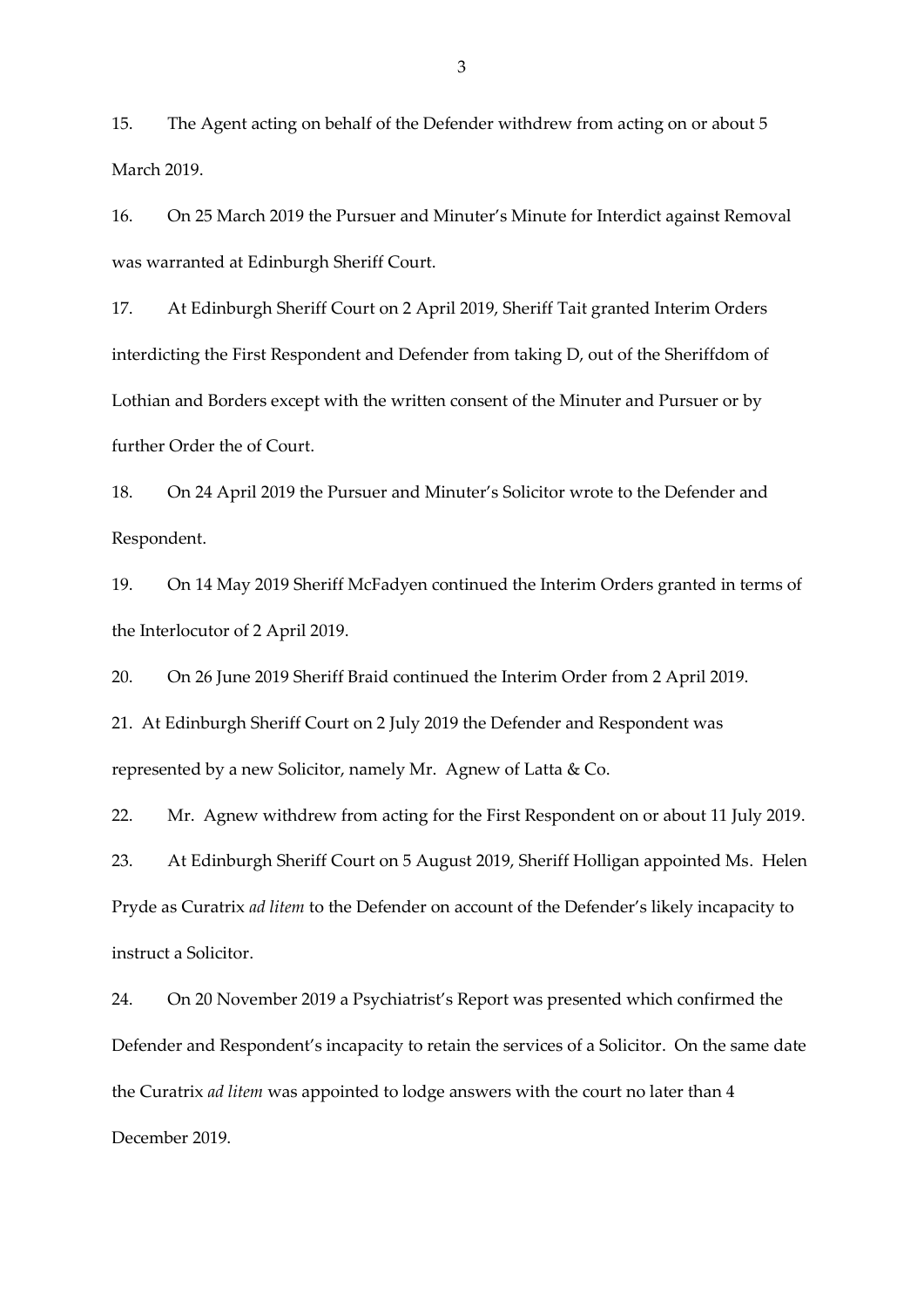25. In addition, at Edinburgh Sheriff Court on 20 November 2019, Sheriff Tait ordered a continuation to a procedural hearing on 6 January 2020 to allow reintroduction of contact and to establish further procedure.

26. At Edinburgh Sheriff Court on 6 January 2020 Sheriff McFadyen noted that the curator *ad litem* for the child would facilitate indirect contact and endeavour to facilitate direct contact between the Pursuer and the child.

27. At Edinburgh Sheriff Court on 19 February 2020 Sheriff Holligan considered that the Defender and Respondent could give an Undertaking, revocable on giving a reasonable period of notice to the Pursuer. Sheriff Holligan also stated that the Order previously granted by him still stands until recalled or varied.

29. At Edinburgh Sheriff Court on 4 March 2020 Sheriff Holligan sisted the Pursuer/Minuters Minute to Vary on account of the Defender and Respondent giving an undertaking not to relocate without the consent of the Court.

30. On 13 March 2020 the Pursuer/Minuter enrolled a Motion to allow the Minute of Contempt to be received and to fix a Court timetable.

31. At Edinburgh Sheriff Court on 23 March 2020 Sheriff Stirling *ex proprio motu* sisted the Minute for Contempt.

32. At Edinburgh Sheriff Court on 24 September 2020 Sheriff Stirling resumed consideration of the cause, recalled the sist, fixed a timetable for this Minute for Contempt. 33. At Edinburgh Sheriff Court on 2 November 2020 Sheriff Stirling instructed the Curatrix ad litem appointed to the Defender to obtain a full psychiatric assessment of the Defender/First Respondent.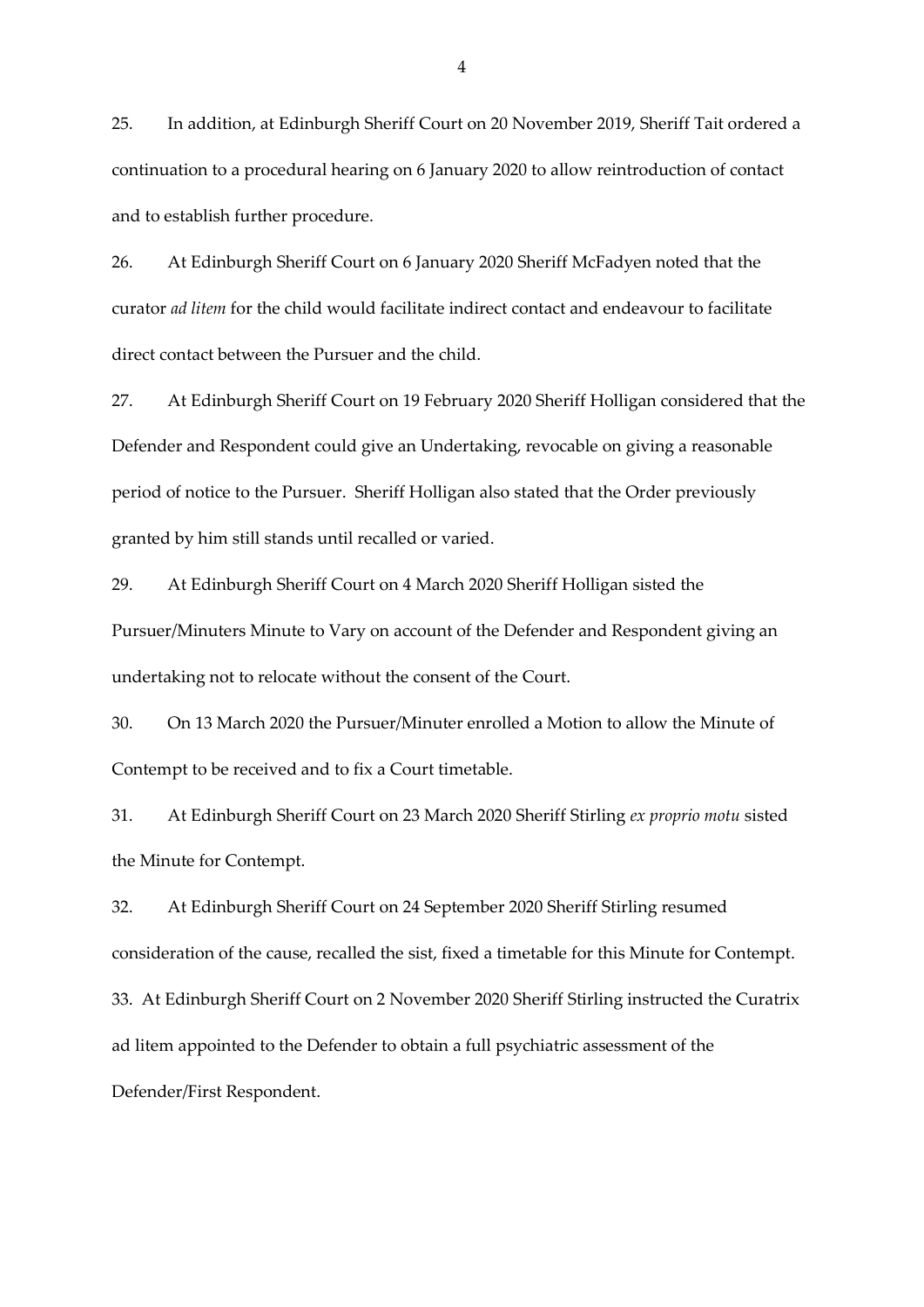34. The Report prepared by Jim Craig; Consultant Psychiatrist dated 8 December 2020 insofar as it answers the questions fixed by Sheriff Stirling in her Interlocutor of 2 November 2020 which requests the Report address the following: -

(a) Whether or not in the opinion of the Psychiatrist the Defender is incapable of instructing a Solicitor to represent her interests;

(b) Whether she has the capacity to understand that she must comply with Court Interlocutors ordering contact between the said child D and the Pursuer, whether she has the capacity to understand that wilful refusal to comply with Court Orders may amount to Contempt of Court for which imprisonment is sanction, and whether or not there is any psychiatric reason to explain why the Court Orders for contact have not been obtempered; and

(c) Whether the Defender is suffering from a psychiatric condition which adversely affects her ability as a parent, and if so, the likely effect of that on the child is agreed.

35. At Edinburgh Sheriff Court on 14 December 2020 Sheriff Stirling appointed the Curatrix *ad litem* for the Defender/Respondent to lodge a Minute for recall of her appointment.

36. At Edinburgh Sheriff Court on 6 January 2021 Sheriff Holligan fixed a court timetable for answers and adjustments.

37. At Edinburgh Sheriff Court on 15 February 2021 Sheriff Holligan closed the Minute for Contempt Record and allowed a Proof.

38. At Edinburgh Sheriff Court on 17 March 2021 Sheriff Flinn made orders relative to the conduct and management of the proof .

39. At Edinburgh Sheriff Court on 8 April 2021 Sheriff Corke ordered a Joint Minute of Admissions to be lodged and reserved the question of relevance of witnesses or documents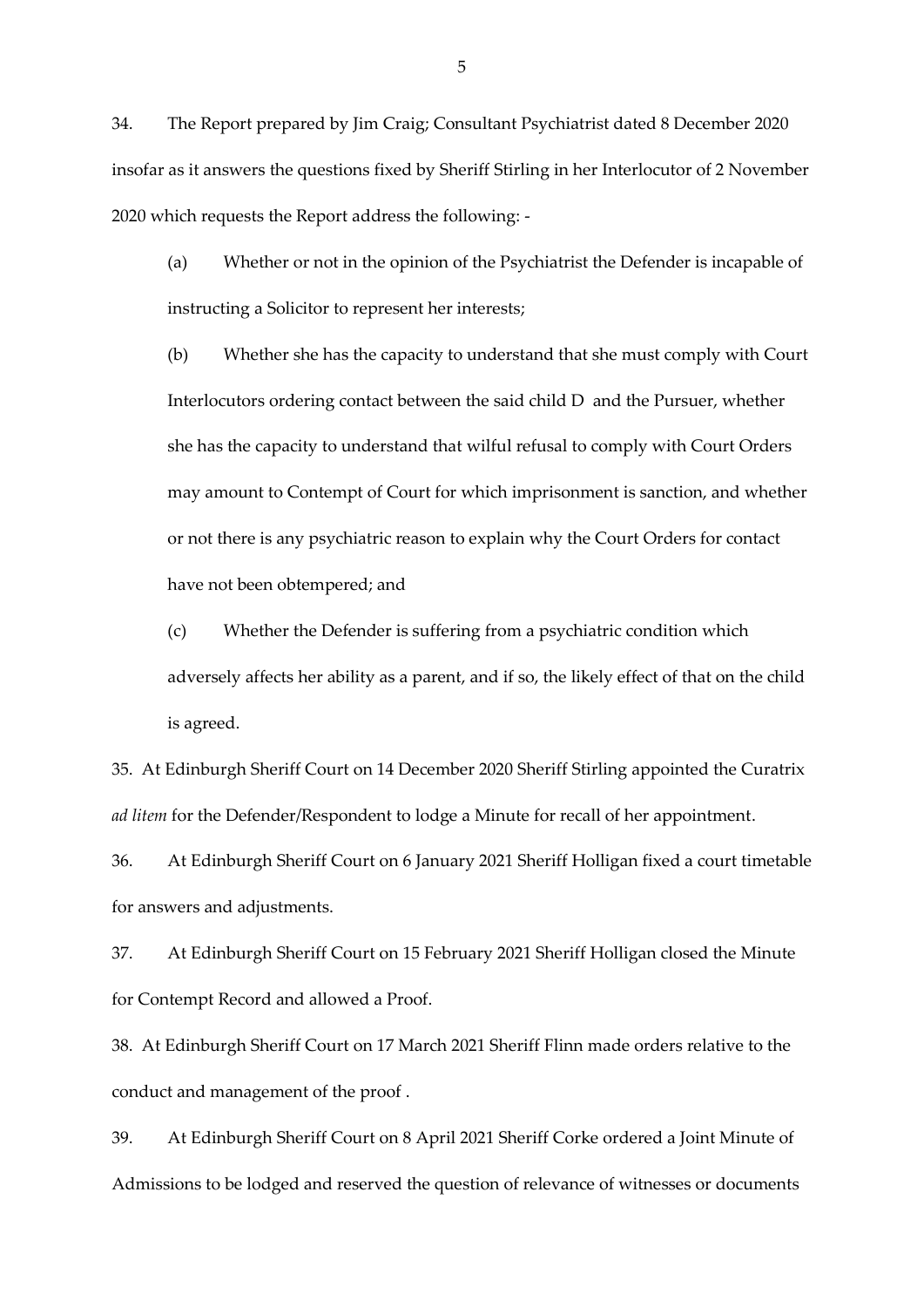to further cause and continued consideration of the verbal motion made by the defender that the child give evidence.

40. At Edinburgh Sheriff Court on 20 April 2021 Sheriff Corke refused the Defender/Respondents notice for a child witness and ordained the Curator *ad litem* for the child to relay the child's views.

41. At Edinburgh Sheriff Court on 23 April 2021 Sheriff Corke ordered the Curator *ad litem* to take the child's views and prepare a short report and continued the issue admissibility.

42. The Curator *ad litem* prepared a report regarding his meeting with the child, the discussions he had with the child, the child's views and the Curator *ad litem* assessment of same. Said report which is dated 28th April 2021 is lodged in process.

43. At Edinburgh Sheriff Court on 26 May 2021 Sheriff Sheehan discharged the Pre-Proof Hearing fixed for 10 June 2021 and assigned of new 18 June 2021 on account of the parties agreeing to engage with Jackie Young family psychotherapist to explore the re-introduction of contact and improved communication

44. At Edinburgh Sheriff Court on 3 June 2021 Sheriff Sheehan made an order requiring the pursuer and defender to attend with Jackie Young, family therapist for two initial sessions in order that the viability of family therapy as an alternative to proofs could be ascertained.

45. At Edinburgh Sheriff Court on 18 June 2021 Sheriff Holligan discharged the proof fixed for 28 & 29 June 2021 as the family therapy procedure took longer to begin and there was not enough time for the preparatory work to be done prior to the proof and fixed 6 & 7 July 2021 as a proof.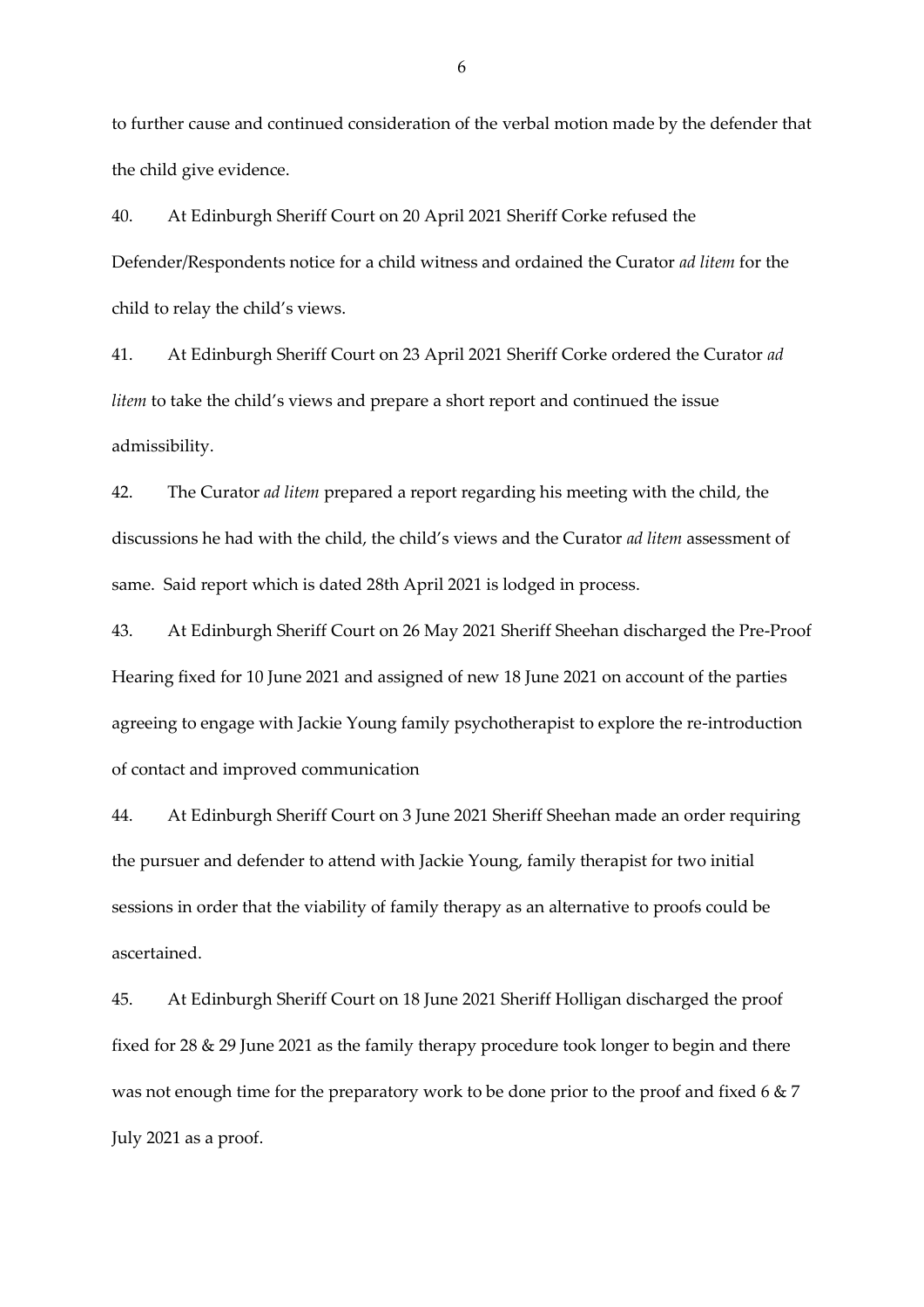46. The terms of the emails from Jackie Young, Family Psychotherapist contained in the Second and Third Inventory of Productions for Alasdair Docwra, Curator *ad litem* dated 16 June 2021 and 30 June 2021 are agreed.

At proof on 6 and 7 July 2021 I found the following facts proved:

47. The interlocutor of 25 February 2019, transgressed, is a final order after proof in a contact dispute. It entitles B, the biological father, of the child D:

"to exercise Contact with D, to take place for a period of eight weeks at a Contact Centre thereafter, for Contact outwith the Contact Centre for a period of two hours per fortnight, such Contact to be supervised by such person or persons as the parties may mutually agree and in the event of no agreement, supervision shall be undertaken by the parents of the Pursuer"

48. At the 5 day contact proof in January 2019 the child's biological mother A, opposed direct contact. During the proof A was supported by M her husband. B was supported by P, his father. After the judgment of 25 February 2019 was pronounced, P, as paternal grandfather to D got in touch with M to arrange contact. P had been involved in the court case and wanted direct contact to start in terms of the final order, for the benefit of both B and D. Via text message P arranged for M to telephone him on 1 March 2019. M trusted P. He was on good terms with P and could communicate with him. P covertly recorded the telephone conversation because pre-proof there had been very many prior attempts at arranging contact which had come to nothing and sometimes it was suggested by M that P had misunderstood the arrangements made. On this occasion, P tape-recorded the conversation so there could be no doubt. He did not intend to trap M.

49. The telephone conversation between M and P on 1 March 2019 was transcribed and is contained in production 5/10/1 for the Pursuer. The tape recording of the conversation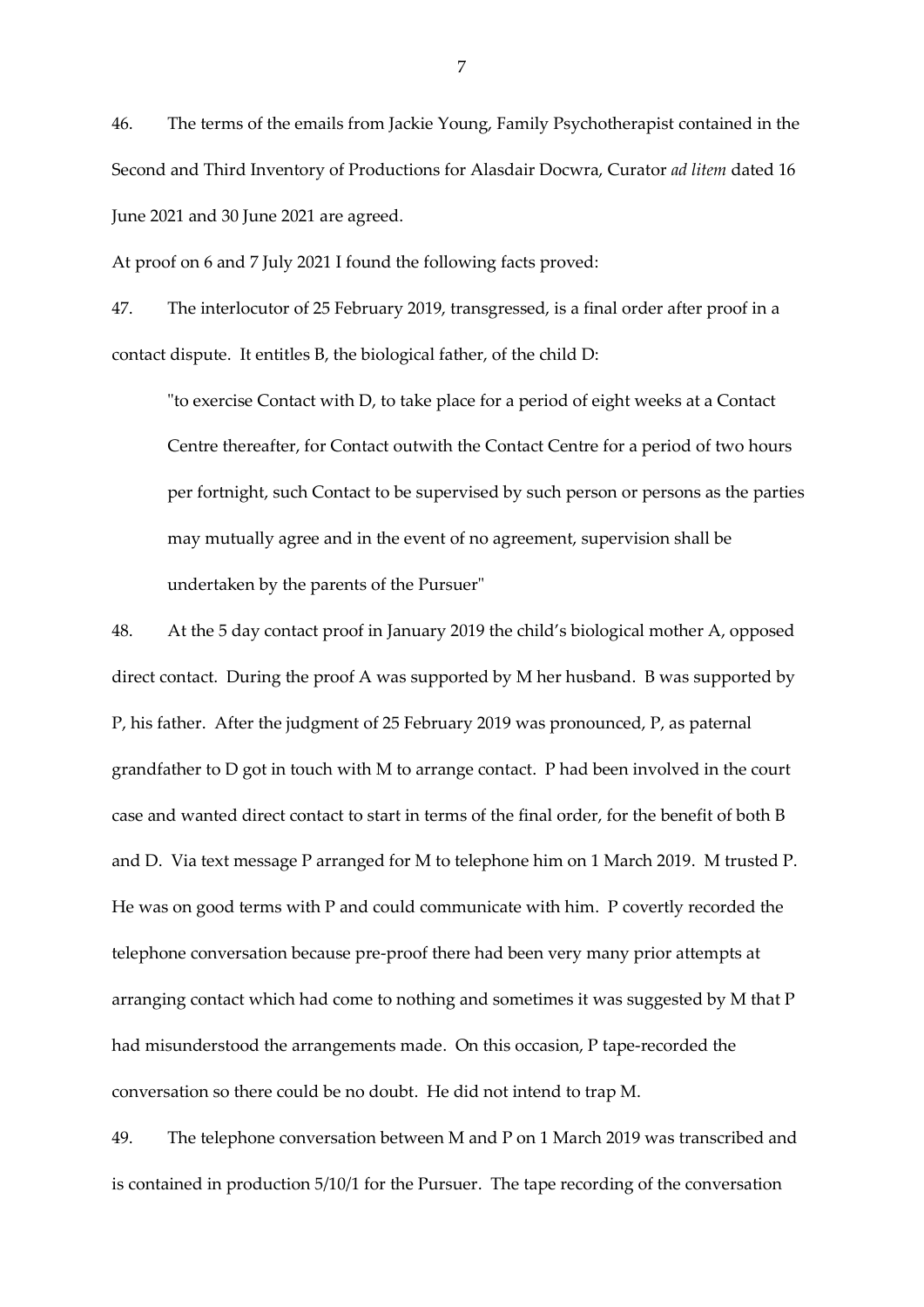was played during the evidence of P. The accuracy of the transcript was not substantially disputed by M during his evidence although he did dispute its meaning in an important respect. Some minor omissions, which the transcriber found inaudible, were noted. The sense, meaning and content of the transcription are discernible from the document itself and when read in the context of the other findings in this case. During the recorded telephone conversation M conveyed to P the views of A and M as husband and wife about the judgment and final order of 25 February 2019. Some of the things M said are the following:

- i. "……essentially we knew that it, if it ruled to the point of direct that we would refuse…"
- ii. "….so essentially like, the bottom line is that we're not gonna be like, arranging anything with the contact centre and we're not gonna be taking her…."
- iii. "….like I said the main thing is to just establish a communication between us and trying to arrange something that's not, that's not direct contact just cos the bottom line is that we're not gonna arrange that, we're not gonna take her……"
- iv. "….we're just not cooperating in any way, like I said,……"

When M spoke in the plural he spoke on behalf of himself and A, his wife. A was aware of this joint position and entirely complicit in it.

50. Following the telephone conversation, e-mails were exchanged between the Curator *ad litem* and M. A face-to-face meeting was set up between D's Curator *ad litem* and M on 14 March 2019. At that meeting M presented the Curator *ad litem* with a document which is lodged in process and runs to some 10 pages. It is headed "*Comments from M on Sheriff Holligan's report".* The document contains a series of criticisms identifying issues that according to the author are in dispute or were overlooked by the sheriff in his judgment. The document is headed with the following paragraph: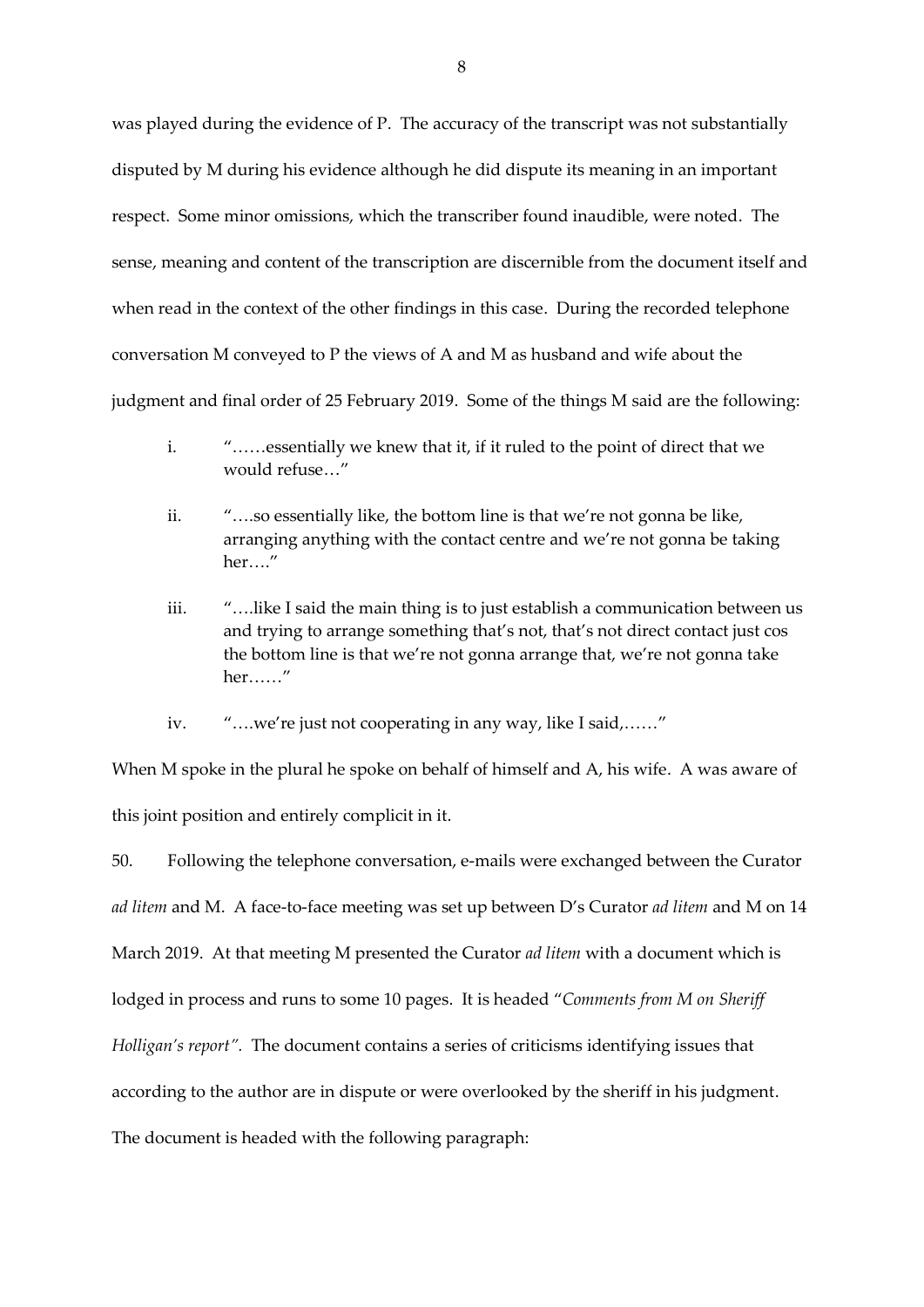- i. "This is a collation of phrases from the report that A and I disagree with and have thoughts on. This was done to clarify our position as we don't feel that we were truly heard. It is not an attempt to disrespect anyone involved nor to imply any incompetence." Page 2
- ii. "Irrelevant to B seeking contact we as a family do not want to stay in Edinburgh for much longer." Page 8
- iii. "As far as contact being a part of this, it only makes sense that an indirect approach will be viable as it can ensure there are no gaps during transitioning to a new place and will avoid having to afford large costs and time spent on travelling to meet, or for direct contact to start and then stop again" Page 8

The document ends with the following *"My suggestion":*

"To negotiate a form of indirect contact between B and D with a direct line between P and myself to find out the boundaries, frequency, content etc."

When M wrote in the plural he wrote on behalf of himself and A, his wife. A was aware of

this joint position and entirely complicit in it.

51. Following the meeting the Curator *ad litem* made a contemporaneous entry in his file

dated 14 March 2019 in the following terms:

"Attendance at office with M, who had agreed to come in to see me. Speaking to M about the present situation. Noting with great disappointment that M and A consider the Sheriffs decision to be wrong, and they have no intention of obtempering the decision. They thought that they might be quite interested in indirect contact; they certainly don't intend to accommodate any direct contact. They have family plans which they consider will take them away from Edinburgh, and therefore contact really isn't possible anyway because it does not fit in with their plans. M passed me a bundle of documents which are essentially their criticism of the Sheriffs decision. Prominent amongst these documents is their clear intention to move away from Edinburgh. M has been in touch with P, but simply to discuss with him how indirect contact might work. It is clear that they have no intention of doing direct contact or even indirect."

52. In April 2019 the Minuter returned the case to court in the form of a new Minute

seeking interdict of removal of D from the jurisdiction and enhanced parental rights and

responsibilities. Thereafter, at a hearing before Sheriff Holligan on 2 July 2019 he

pronounced the following order: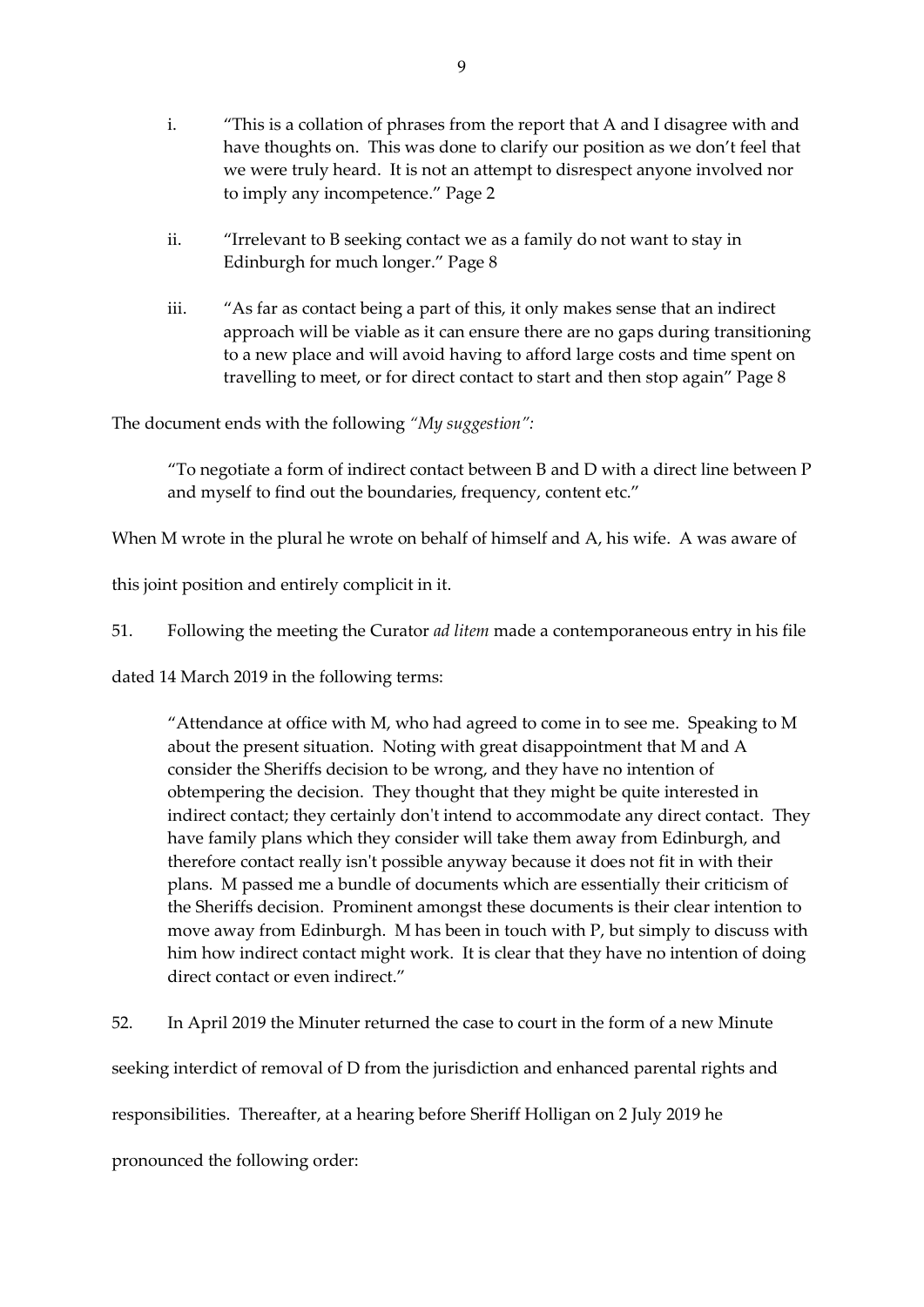"The sheriff, having heard parties' procurators and the curator ad litem and on the joint motion to vary, varies order made in the judgement of 25th February 2019 in respect of the child D born [redacted] 2013 and ad interim orders contact with the said child as follows:

- i) on 9th July 2019 the defender's husband [M] will bring the said child to meet her paternal grandparents [P and H] between the hours of 11am and 12 noon at the National Museum of Scotland in Chambers Street, Edinburgh,
- ii) on 11th July 2019 the child D shall have contact with the paternal grandparents [P and H] with the defender's husband [M] between the hours of 12 noon and 2pm at the National Museum of Scotland in Chambers Street, Edinburgh,
- iii) on 16th July 2019 the child D shall have contact with the paternal grandparents [P and H] and the pursuer [B] between the hours of 12 noon and 2pm, one of the paternal grandparents to collect and return the child to the defender's home,
- iv) on 18th July 2019 the child shall have contact with the paternal grandparents [P and H] and the pursuer [B] between the hours of 12 noon and 2pm, one of the paternal grandparents to collect and return the child to the defender's home.

appoints the defender to lodge answers, if so advised, to the pursuer's minute, number 33 of process, within 21 days from this date and continues the cause for a hearing thereon on 5th August 2019 at 10am"

53. There were then three attempts to establish contact with D between 9 July and 18 July 2019. These were initiated to try to establish contact first with P and H [the paternal grandparents], as a bridge to contact with B.

54. On 9 July 2019 D and M met P and H outside the National Museum of Scotland in Edinburgh. M took D there. She was 6 years old at that time. D was upset. The contact did not last more than a few minutes. A was not present. P and H did their best to settle D and get her inside by showing her photographs of times they were together and offering her a cold drink but to no avail. D would not go in the building and the contact was aborted.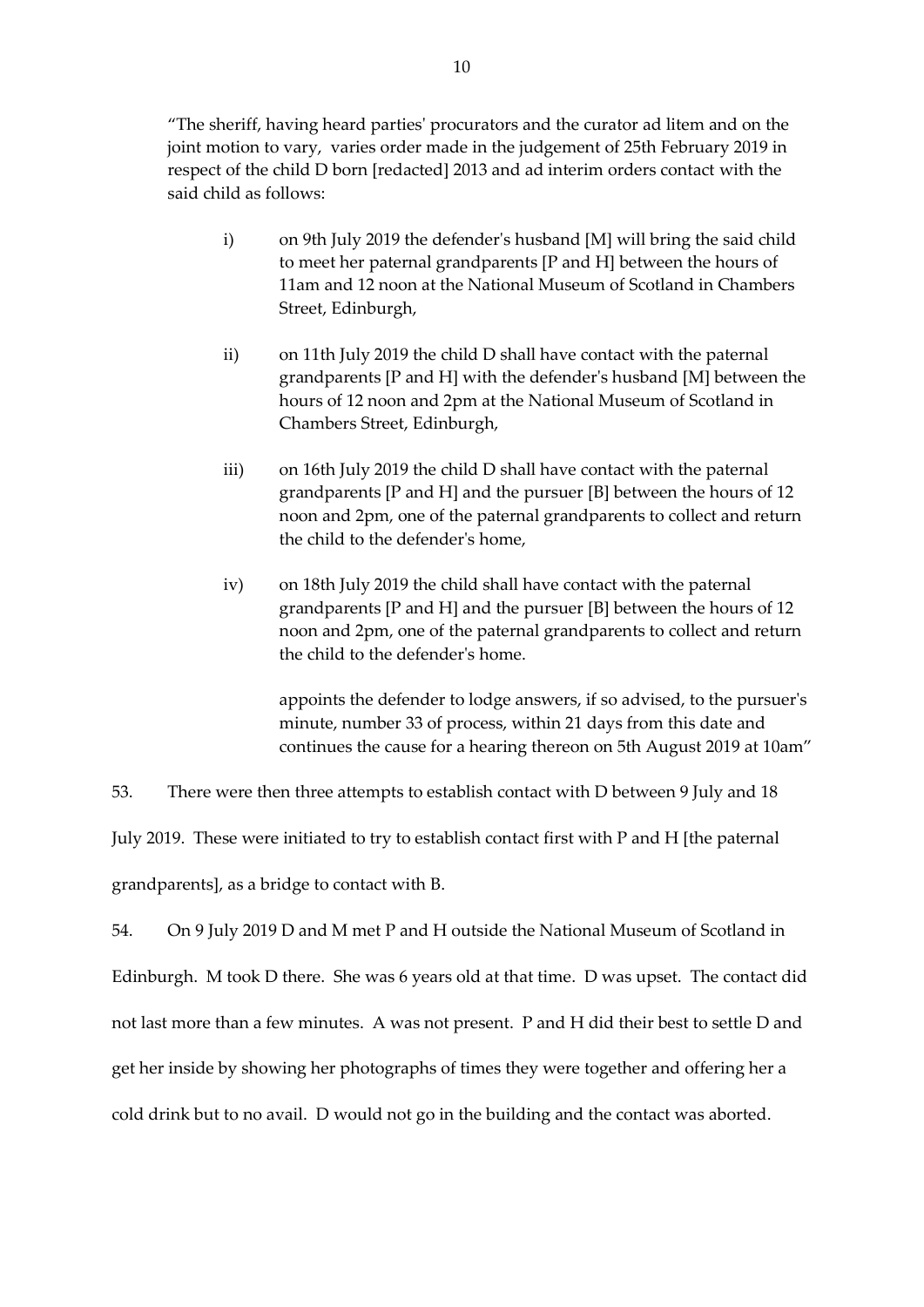55. Two days later on the 11 July 2019 contact was tried again. This time M took D early and met P and H in the café. P and H were able to initiate the contact. M's role was to supervise. D engaged very well with her grandparents and the contact session was positive with D making a strong physical bond with P, climbing on his shoulders holding hands, being relaxed and showing P and H her favourite places in the museum.

56. On 16 July 2019 P and H went to D's home to collect her. When they were outside they were told by phone that D did not want to come to contact. The contact was aborted.

57 On 18 July 2019 contact was again tried and P and H went to A and M's home to collect D for a contact session. P went inside. D appeared upset. She said she would not go and didn't want to see B. The visit terminated in acrimonious circumstances. P was accused by A and M of not having D's best interests at heart. P left when asked to go.

58. There has been various attempts to organise indirect contact since July 2019 and B has not seen D since 2018.

# **The Issue**

[1] A and B were in a 9 month relationship. It became toxic. They had one child D born in 2013. A cannot bear to be in the same room as B. Both A and B have mental health issues. A has some physical health issues. A has now married M. They have a baby called E. B wants to see his daughter D. The parents, despite 6 years of court process could not agree that. A proof was heard before Sheriff Holligan. He heard evidence from all interested parties over 5 days in January 2019. He ordered direct contact to B with his daughter D in a written judgment on 25 February 2019. That did not take place. B now petitions the court for an order for A to be found in contempt of court and for her to be punished for her contempt because he says she has no intention of allowing him direct contact with D and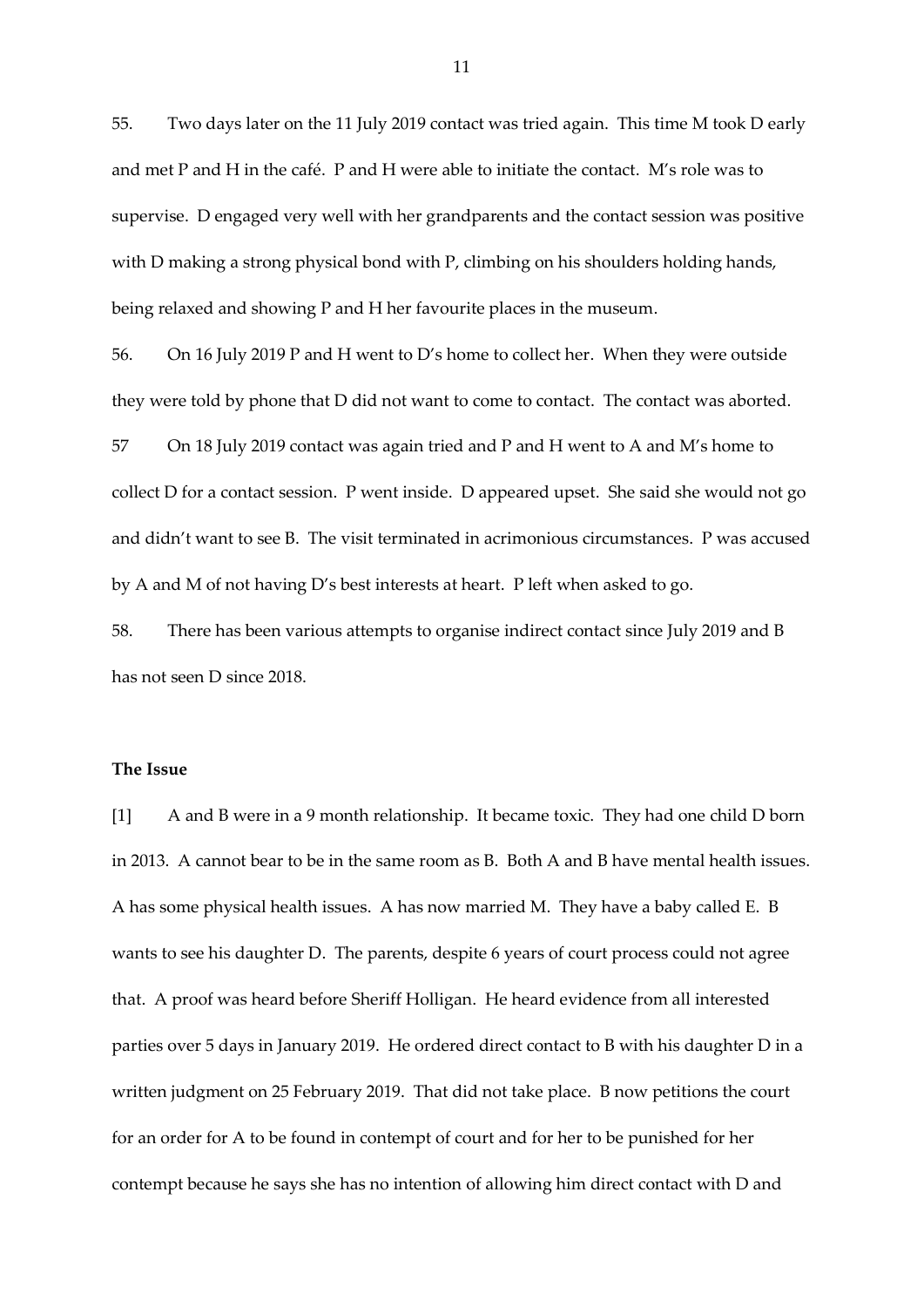wilfully frustrates the court order at every turn. A denies she is in wilful contempt of the order. Her position is that both she and M have tried to encourage D to go for contact but she will not go. I heard a Webex proof on 6, 7 and 9 July 2021 on the question of contempt of court. I note some of the salient aspects of the evidence below but it is not comprehensive and is only my note of what was said. It is bound to be incomplete. I hope it is accurate in the main. I should note that because A cannot bear to be in the same room as B, B followed the proof from Mr Fairgrieve's office but did not screen share at any time and was not seen by A or me. He did not give evidence. The proof was allocated to me on Friday 2 July 2021. I was told that a motion was heard by the court to convert the Webex contempt proof to a socially distanced proof in person. That motion was refused. I have had no dealings with the case prior to 6 July 2019.

#### **The Webex Proof**

### *The Pursuer and Minuter's proof*

*P*

[2] P gave evidence. He is the father of B. He explained he was retired. He had been Head of a Physics Department at a secondary school and his wife had been a Headmistress. He adopted his affidavit in which he described the background to the case, the telephone conversation on 1 March 2019 and the three contacts in July 2019. This affidavit evidence was supplemented by oral testimony. He said there had been a long history of aborted contacts. Sometimes with just hours or minutes to go before they were scheduled. This was before the proof in January 2019. He attended the proof. He said the failure to establish contact was very painful for himself and his wife but especially for B his son. He said his gut feeling was that contact would not go ahead after the proof. However, he was prepared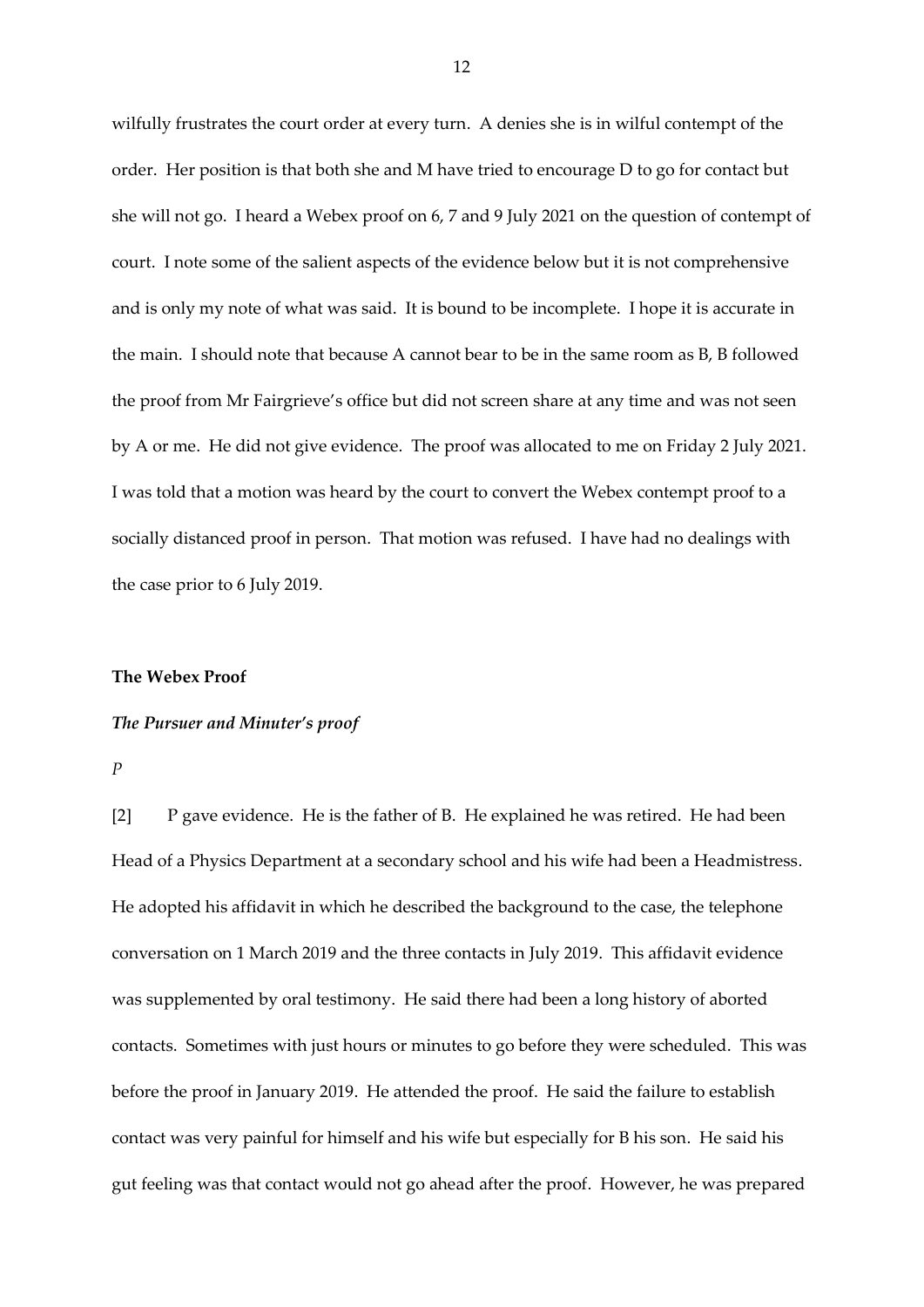to try and establish contact first to D with his wife H and that then progressing to contact for B. He said he and his wife were prepared to supervise contact. He was suspicious because of the history of unsuccessful contact pre-proof. He explained that texts passed between himself and M after the judgment of 25 February then M phoned him on 1 March. P said he recorded the call covertly because in the past it was said he had got dates times and details wrong about possible contact arrangements that then fell through, so he wanted to be sure about the details. It was not a trap but intended to be an *aide memoire.* The tape was played during his evidence and he spoke to the content and accuracy of the transcript. The tape was objected to. [I allowed the evidence subject to competence and relevance but counsel later withdrew her objection during submissions, rightly, in my view, standing the decision in *Sutherland* v *HMA* [2020] UKSC 32 on appeal from [2019] HCJAC 61] P said he was shocked by what M was suggesting on the tape. He was surprised by the sudden shift to indirect contact away from the sheriff's decision. Part of what is said in the transcript/call is:

i. "……essentially we knew that it, if it ruled to the point of direct that we would refuse…"

ii. "….so essentially like, the bottom line is that we're not gonna be like, arranging anything with the contact centre and we're not gonna be taking her…."

iii. "….like I said the main thing is to just establish a communication between us and trying to arrange something that's not, that's not direct contact just cos the bottom line is that we're not gonna arrange that, we're not gonna take her……"

iv. "….we're just not cooperating in any way, like I said,……"

[3] In cross-examination by Mr Cheyne, P identified the voice on the tape as M and said he understood M to be referring to A when he spoke in the plural using terms like "we" and "our". Ms Wild in cross-examination asked if he knew A had medical problems. He said he knew she had issues. He said he thought A and M had no intention of carrying out the court order. He conceded that A and M were possibly in shock after the judgment. In fact, he said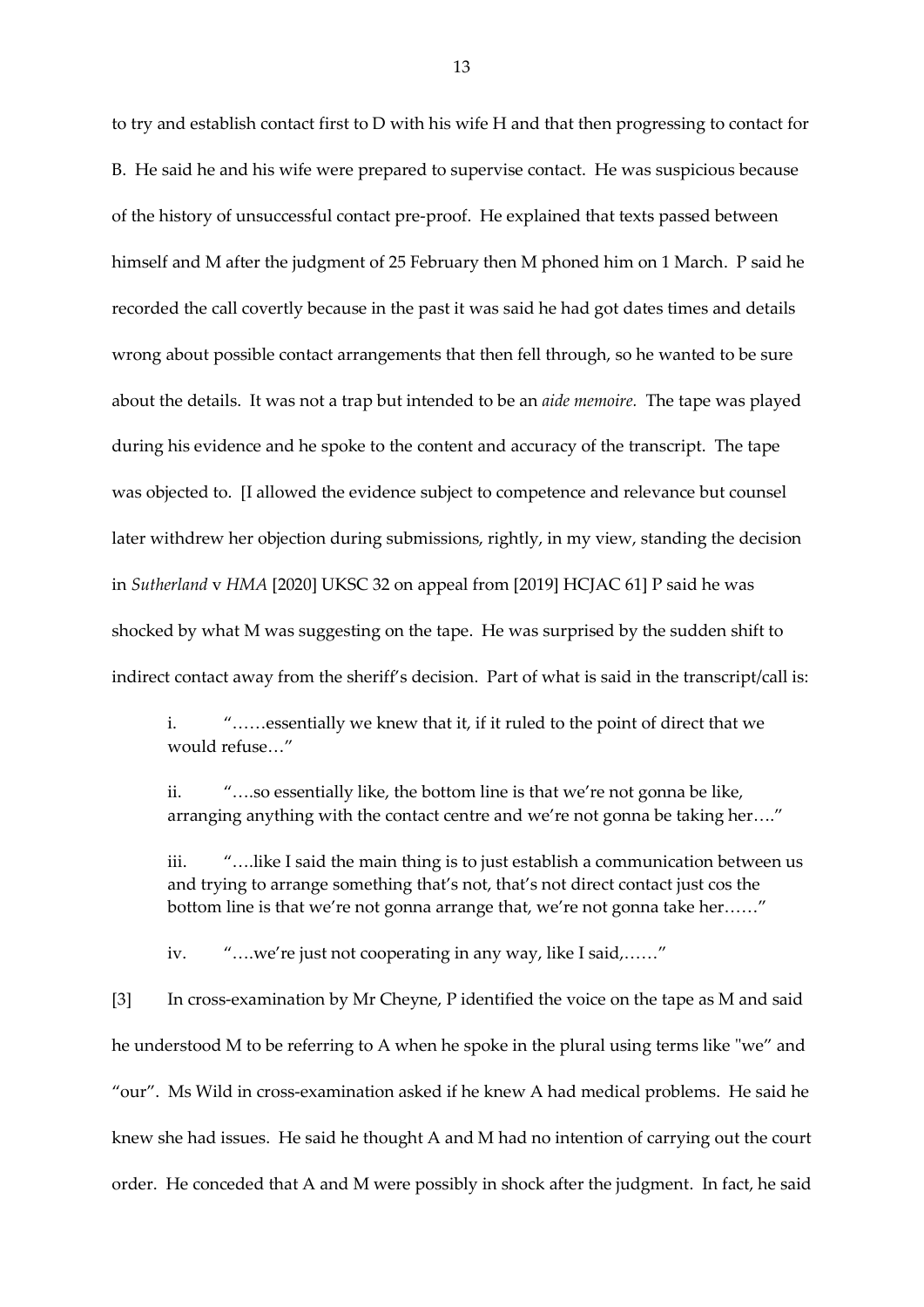they were all in shock (I took him to mean all those affected by the case) with the whole process of proof and pre-proof. He accepted when put to him that M had assisted in arranging 2 contacts at the museum by bringing D there. He said somehow A had got the wrong impression about the second contact [11 July 2019] which he said was delightful. A had texted him about the second contact which she said had not gone well. This was untrue he said. In fact it went extremely well. He described it as a delight and a joy to be with D who clearly settled and bonded with her grandparents and enjoyed the experience. She was climbing on his shoulders with great enthusiasm, holding him by the hand unprompted and showing her grandparents her favourite places in the museum. He said that the contact of 16 July was called off by A and that at the aborted contact of 18 July 2019, when he went to the house with H to collect D, he was told by A that the contact of  $11<sup>th</sup>$  July had gone badly. He couldn't understand that. He was disappointed M did not explain how well the contact went. M acted as a supervisor at contact. At the museum he was constantly looking at his watch. The witness recalled an occasion at one pre-proof contact when he went on a child's roundabout with D and M came on as well. He said M must have reappraised his view of how successful the contact was on 11 July. Mr Fairgrieve indicated that was all the evidence he intended to call but *ab ante* adopted the evidence of the Curator *ad litem,* who was then called by Mr Cheyne.

### *The Curator ad litem and Party Minuter's Proof*

#### *Alistair Docwra Curator ad litem to the child D*

[4] The Curator *ad litem* adopted the terms of his affidavit. He said he worked within Family Law for thirty-four years. As part of his role as a Family Law solicitor, he is appointed as a Child Welfare Reporter and also Curator in cases in relation to children. In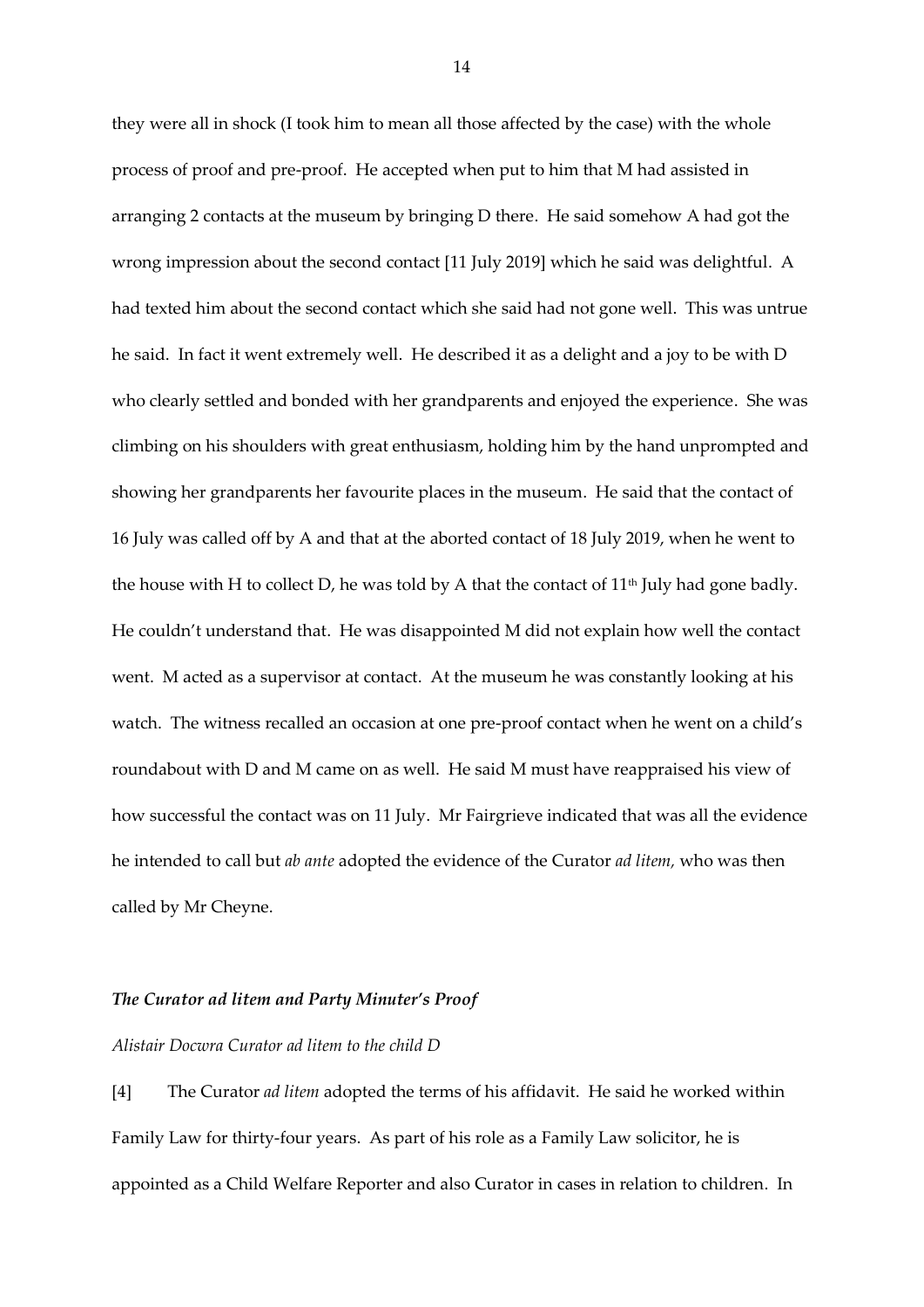addition, he is also appointed as a Safeguarder and Curator in cases that involve adults who lack capacity. He explained he has held these offices for at least twenty-five years. He has been involved in this case about D since in or around early 2014. He was originally appointed Child Welfare Reporter. He was appointed Curator *ad litem* to D on or about 9 November 2015. He spoke to parts of his affidavit. He explained that at the meeting of 14 March 2019 M was "arrogant and imperious". He was taken to para 4 of his affidavit in which he stated:

"The issues around the pursuer having contact with D were ultimately decided following a proof which took place before Sheriff Holligan in January/February 2019. Sheriff Holligan decided that, having regard to D's welfare, there ought to be contact between B and D. Further, in the whole of D's circumstances, it was better that an order be made than no order be made. The Sheriff also awarded limited parental rights and responsibilities. Sheriff Holligan's Judgement is detailed and carefully considered. Notwithstanding the cautious approach adopted by the Sheriff regarding the reintroduction and development of contact between B and D, contact has never taken place as per the decree. My involvement as D's curator has continued as provided for in Sheriff Holligan's Judgement and also following service of the Minutes that have been lodged in this case."

In his affidavit at para 5 the affiant stated:

"Sheriff Holligan, in his Judgement, made a finding in fact that contact between B and D had been successful, and further, that activities have been undertaken. D has been happy to see B, albeit latterly she was reluctant to attend. This accords with my own observations of contact. The last direct contact involving B and D took place in February 2018 at the museum in Chamber Street, Edinburgh. The contact between D and B that I observed on that occasion was positive. The meeting between D and her dad was a very happy one. I observed D and B getting on well together. There was no indication that D was scared of her father. I left the visit feeling quite positive that such progress had been made. All was well. I had no cause for concern. I was very surprised, therefore, when contact ceased operating. I was also very surprised to learn that D was stating that she was frightened of her father. It seemed to me that something had had to have happened in the period between the last contact visit and D making such statements. I saw nothing during the many contacts I observed that suggested D was frightened of her father or, indeed, that B had behaved in a way to alienate or scare D".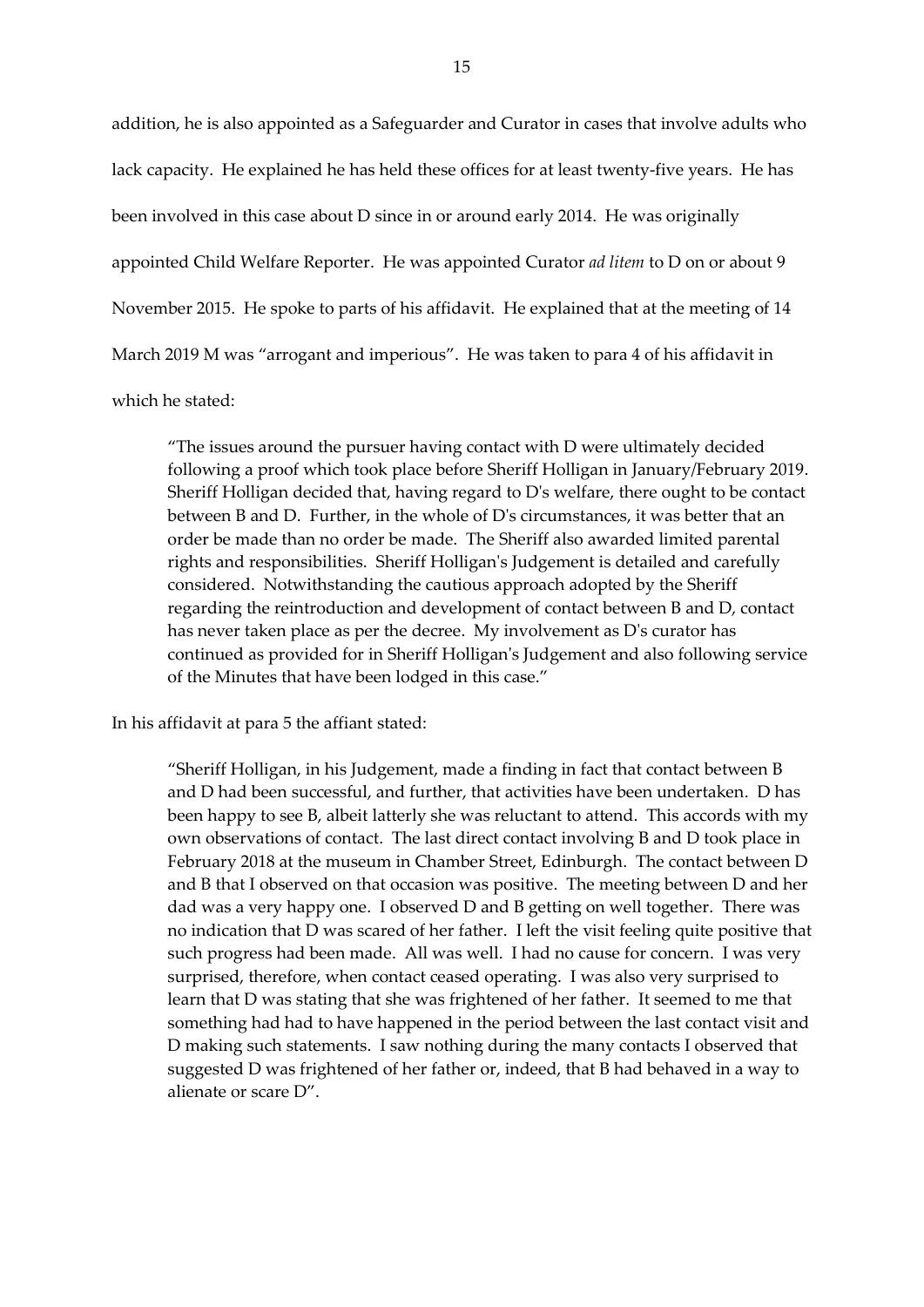The affiant was then taken to para 10 of the affidavit where he deponed:

"10. I met with M at my office on 14 March 2019. It became clear to me early on in the meeting that both M and A considered Sheriff Holligan's decision to be wrong and, further that they had no intention of obtempering the decision. M advised that they might be quite interested in arranging indirect contact but they had no intention of accommodating any direct contact. I was told that the family had plans which they considered would take them away from Edinburgh and, in such circumstances, contact wasn't really possible as it did not fit in with their plans. M passed to me a document which ran to ten pages. This document was essentially their criticism of Sheriff Holligan's Judgement. It was clear from that document that M and A intended to move away from Edinburgh with their children."

The witness then spoke to his file note for this meeting. He said certain possible cities were mentioned by M as places the family would move to, Liverpool being one of them. He formed the impression that the move was imminent. He said that M indicated contact wasn't really possible because the family were moving away. The witness said he was annoyed. He had seen contact in excess of 5 occasions between B and D. He said he met A on many occasions to discuss contact between D and B. However A herself had never witnessed contact between B and D. He said he couldn't explain why the mother had set her face against contact and the only go between was M. He said he could see no basis for criticising the sheriff's judgment. He said the child benefits greatly from her relationship with the father whom he described as "bright, intelligent and amusing". He said that at contacts B had turned up with "games to play and stories to tell". He was referred to para [41] of the judgment of Sheriff Holligan which states:

"…..The defender (A) and M consider that A's marriage to M and the birth of [their own child E (D's younger sister)] combine to form what they consider to be a family unit and, it appears to me, they consider that B has no role to play in that unit. M has expressed a wish to adopt D with the result of excluding B permanently from D's life."

In cross-examination, by Mr Fairgrieve, he described a vignette which occurred during one of the contacts at the museum where B has held D up in the rooftop garden terrace above the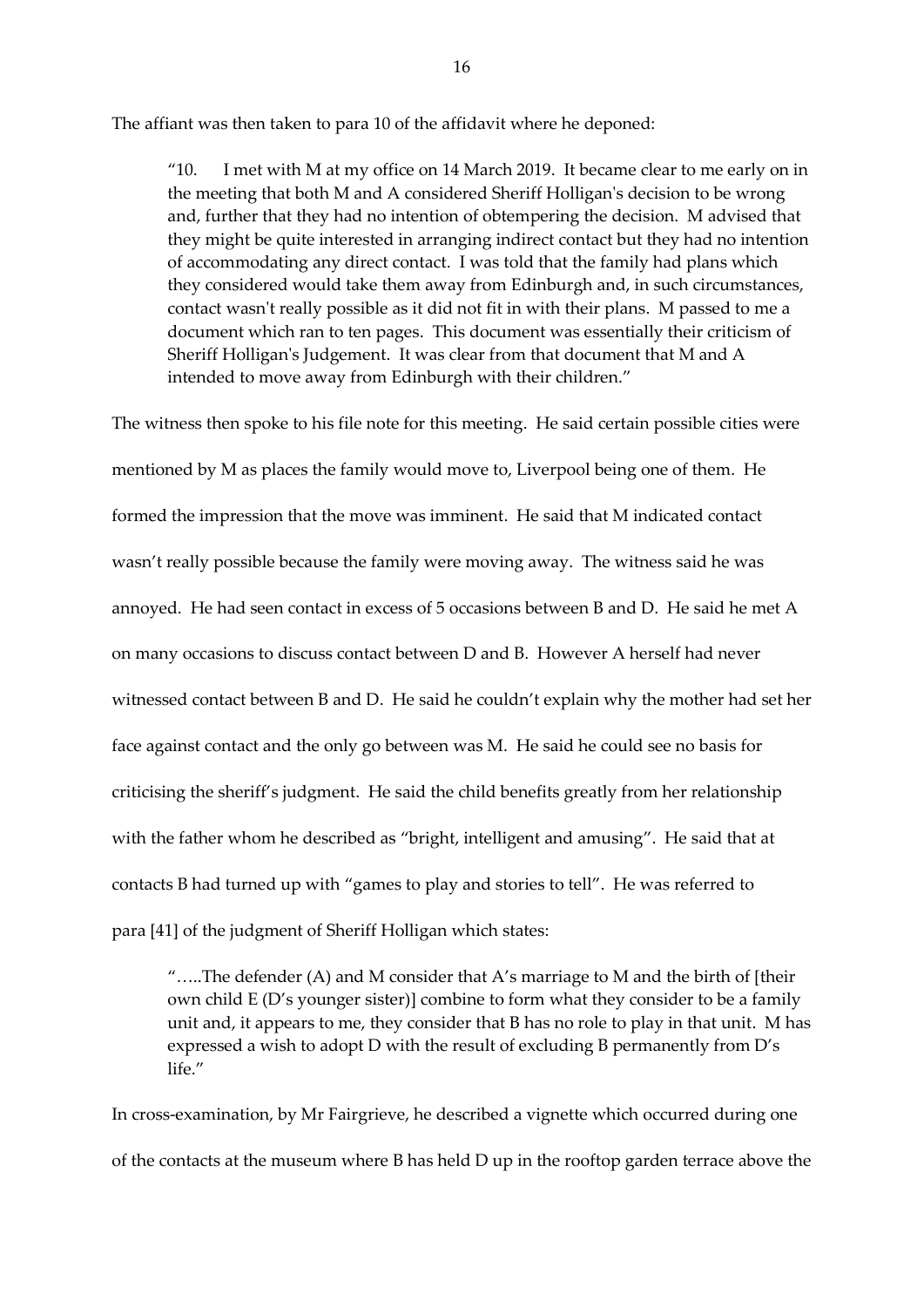planted "flowers of Scotland" in their baskets, to see the Edinburgh skyline being careful to hold her safely away from the edge of the balcony, thereby showing risk awareness and love and affection for the child. He also described an occasion in April 2021 when he met with D on the Meadows and she showed curiosity about her father. The Curator was confident that if supported and encouraged the child would see her father. He assumed she was dissuaded from seeing her father. The child would benefit greatly from maintaining a relationship with her father.

[5] In cross-examination by MS Wild, he explained that A's solicitor Lucy Millard withdrew from acting for her after the proof. He said M and A grew distant from him because of his evidence at the proof. At the meeting of 14 March 2019 both he and M were "blunt and civil". He said that after the proof he thought M might come round to accepting the judgment. He thought his relationship with A and M was spoiled because of his evidence at the proof and he thought it was at that time better that others become involved in establishing contact between A and B. He said he thought P and H were good choices to facilitate contact. They were both retired schoolteachers, they understood children and they were interesting personalities. He said that within days of the judgment he was doing his best to get things moving again. He said every attempt was made to set up the contact mechanism Sheriff Holligan had ordered at a contact centre but A "obdurately refused" to engage. The defender [A] "simply refused to contemplate it". He said the contact centres were closed in 2020 because of the pandemic. A book and a card were sent by B and he went through the present with D. She was happy with it. It was a children's encyclopaedia. At that meeting there was some discussion about names. D referred to B as "dad" sometimes and M as "dad" sometimes. She knows and understands that B is her father. He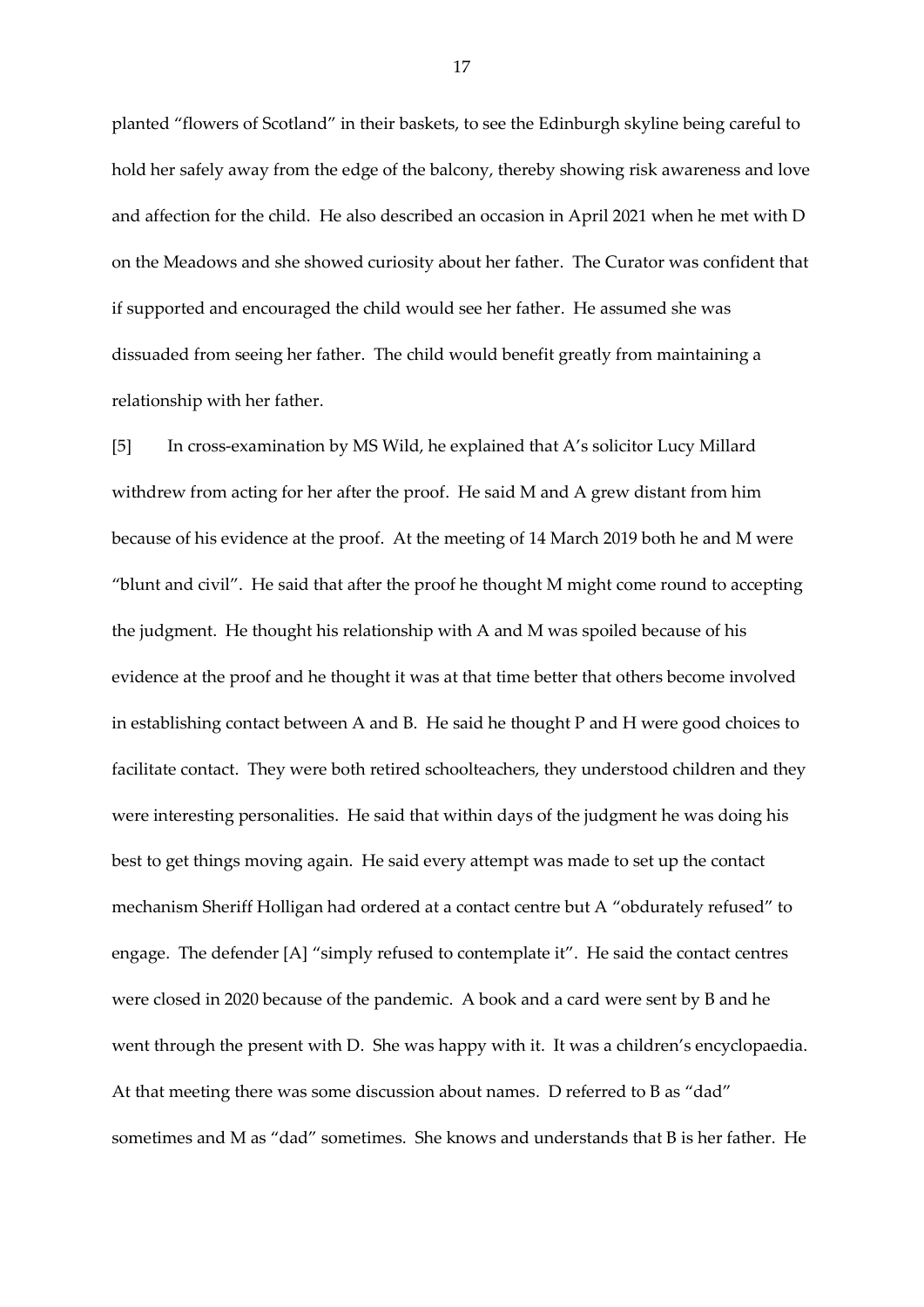said he did not believe it was D's determined intention not to see her dad. Mr Cheyne indicated he intended to call no further evidence and closed the Party Minuter's Proof.

### *The Defender and Respondent's Proof.*

#### *A gave evidence*

[6] On the second day of the proof A gave evidence by Webex link from her home. Ms Wild asked her 2 questions in chief. Firstly, did she have any professional assistance to set up contact at a contact centre after the judgment, to which the answer was "No" and secondly had she any personal experience of setting up such contact which received the same answer. Thereafter the witness adopted her affidavit.

[7] In cross-examination by Mr Cheyne for the Curator of the child, it was put to the witness that she gave evidence at the proof. She agreed but suggested she was not in a good mental or physical condition and said she "didn't want to say everything". In any event, counsel put it to her in robust terms that she had her say before the sheriff and she got the judgment. The witness agreed. It was put to her she didn't like the decision. The witness prevaricated and said she got the jist of the decision. It was put to her she understood the decision. She said "she was not in a good state of mind and found it hard to take thing in". It was put to her that her mental state didn't prevent her from understanding the terms of the judgment. She said she didn't understand the judgment fully, "in the broad". She was asked if she discussed the judgment with her husband and her lawyer. She said she did. When asked if she had asked her husband to go and see the Curator after the judgment she avoided the question and said "she had a new born and was recovering at the time". When asked if the 10-page document given by M to the Curator represented her views as well as her husbands she said immediately "I don't have any of these documents". This was a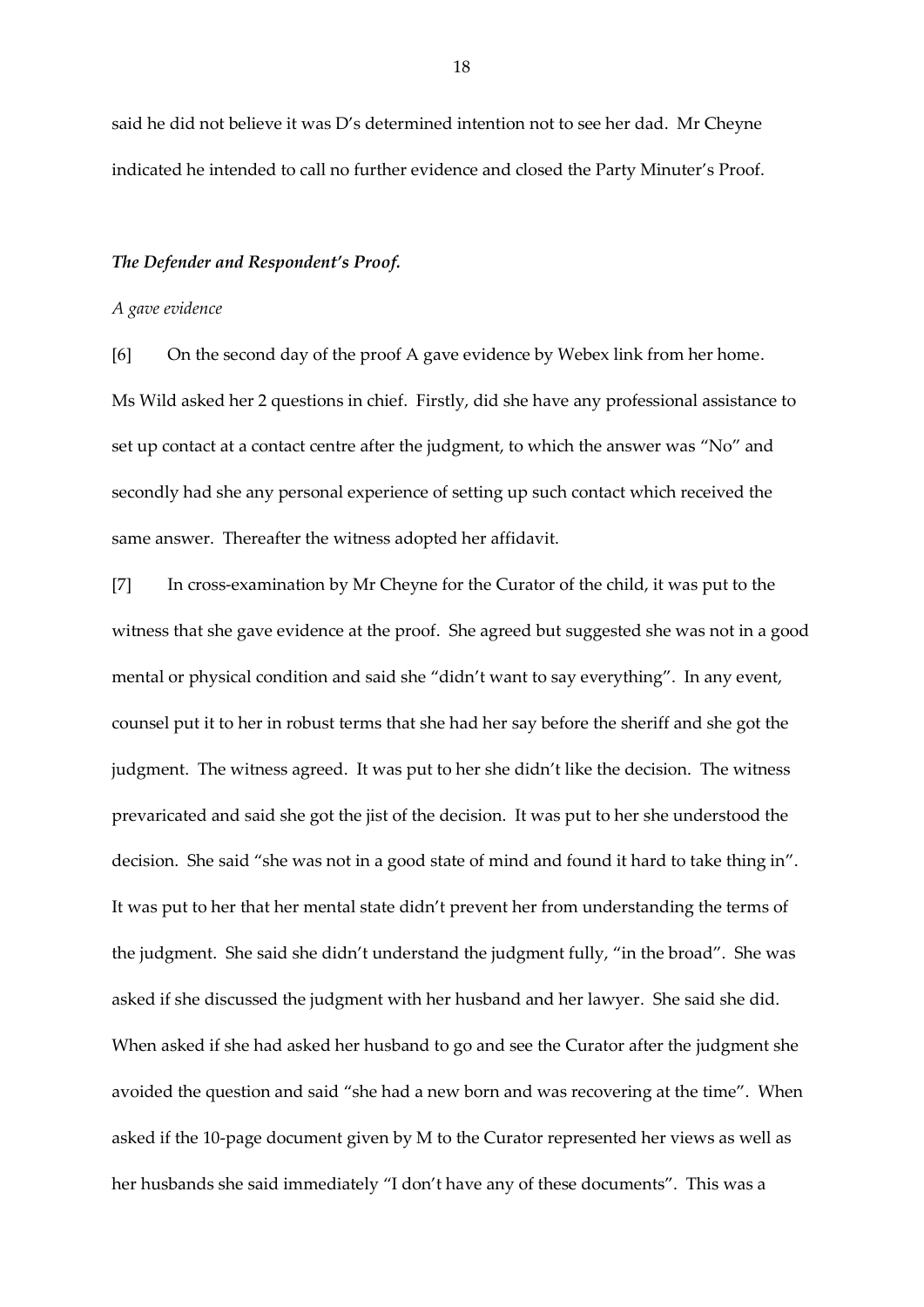Webex proof and the documents had to be printed off by the witness at her home. After a short adjournment Mr Cheyne resumed. The witness denied that she knew what M was going to discuss with the Curator on 14 March 2019. When it was put to her that she knew full well and discussed what was going to be said to the Curator she again avoided the question and said "I had nothing to say to Mr Docwra". When the terms of the 10-page document were put to the witness she immediately said "I didn't see it", "I didn't read it", "M has his opinions which he wrote down".When it was put to her the contents of the document were her views as well she instantly replied "I cant speak to that. I didn't write it or read it." When asked if she agreed with the content of the 10-page document she parried with the questioner and asked him "if he could go through the document?" When asked if she agreed with the decision of the sheriff she said "I believe there may have been a different decision had it not been for the Curator". She denied she did not make the child ready for contact and said her husband was doing that. She said her lawyer made it clear she should go with the sheriff's decision. When asked why she did not appeal she said she did not know she could appeal and was unfamiliar with the court processes. She said "I don't recall the word appeal being used but Lucy made it clear there was nowhere we could go". She said she was told the terms of the decision must be obeyed. She said she couldn't remember exactly what was said about appeal. She said she had discussions with the grandparents about possible contact at the Edinburgh Christmas Market. It was put to her she didn't want contact to take place, that she sent her husband to the Curator knowing what was in the document and what he would say and that the threat to leave Edinburgh was used against the grandparents. This was all denied.

[8] Mr Fairgrieve cross-examined. Sections of the judgment were put to the witness and it was suggested to the witness she thought the sheriff got it wrong. She avoided the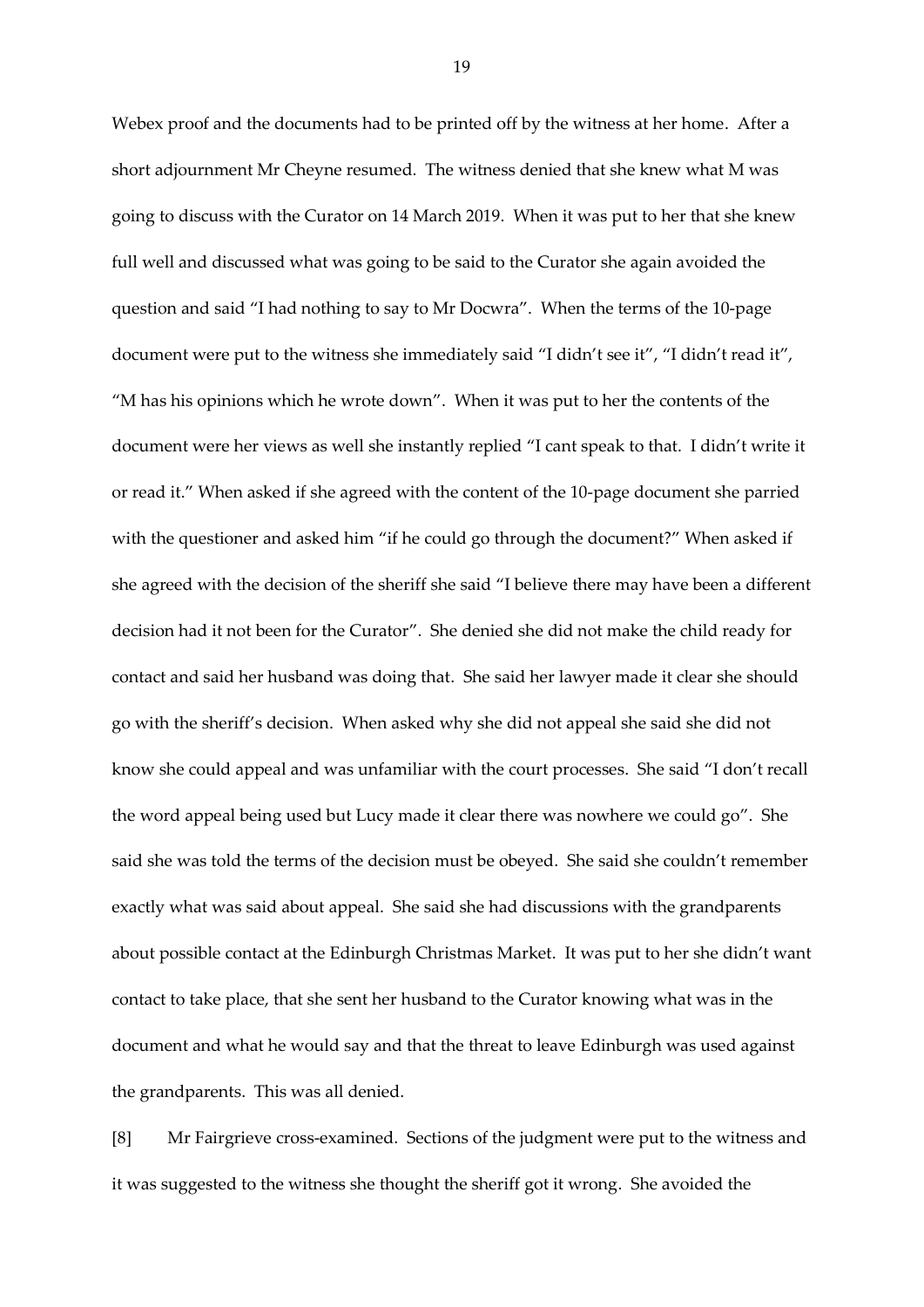question and said, "I believe he made his decision based on recommendations". That then became "I didn't agree with aspects of his decision". It was put to her she had no intention of allowing contact. She denied that. When asked why she didn't appeal the decision she said, without a pause or a blush, "…..I didn't know there was an appeal process. I didn't know how that worked". The Curators belief that contact is in the best interests of the child was put to the witness. She said "I believe he is incorrect in a lot of what he is saying". It was put to her that she states in her affidavit that she had medical problems physical and mental at the time of the proof and thereafter. She was asked why there is no medical evidence in this process to vouch that for the period between February and July 2019. She had no answer to give and said she didn't know why. In her affidavit she asserts M was very involved in the meetings. In her affidavit she states she wasn't really taking it all in at the time. She states "When I get really stressed I get confused and it was hard to cope with". She stated she wasn't aware of any conversations between M and P. In the affidavit she says the 10-page document represents M's views alone. She only looked after D and E. She said she didn't understand a lot of the things going on. At the hearing of 2 July 2019 she stated in her affidavit that she was at court though unwell. By this stage Mr Agnew was representing her. She felt forced to agree contact at that stage, she stated in the affidavit. The affidavit says "I wasn't in a great position to argue given my health issues". Following that hearing Mr Agnew stopped acting for her. A great deal of the affidavit deals with events after July 2019, the appointment of the witness's own Curatrix *ad litem* and subsequent attempts to arrange indirect contact and how D has reacted to these. Towards the end of the affidavit the witness says:

"I never set out to disobey the court order. I feel I have done everything within my capability to encourage D to have contact with B….I kept encouraging D but she kept exploding each time I tried. I didn't feel had (sic) anyone professional around to help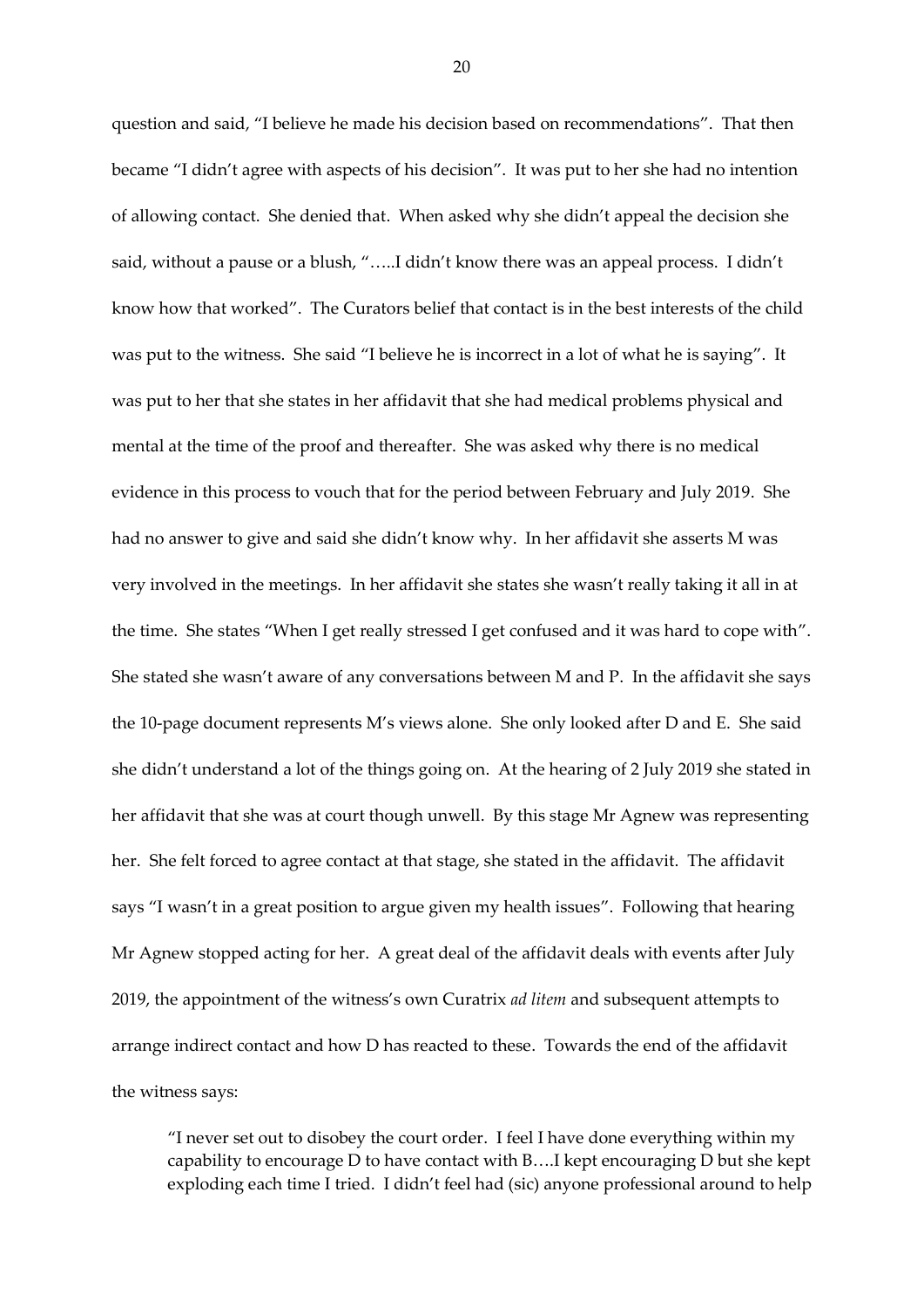with D to help when things were becoming very difficult. The idea that I would malevolently disrespect the order of a sheriff horrifies me. I have only reacted to preserve the welfare of my daughter when I have seen how things have developed since the Proof."

With regard to the attempted contacts in July the affidavit gives the affiant's version of events which is that the child did not want to go on 16 July and 18 July. She says there was a scene when P came to the house on 18 July 2019. During cross-examination by Mr Fairgrieve she repeatedly denied she was the author of the 10-page document. She said M took things into his own hands. She denied any knowledge of the telephone conversation of 1 March 2019 and said that M was acting without her permission. She said she now agrees that there should only be indirect contact between B and D. She said that in March 2019 she didn't know that she was meant to set up contact in a contact centre. She didn't know how to do that. She admitted she was written to twice by Mr Fairgrieve's firm to get in touch to organise contact at a contact centre. She did not answer the letters or get in touch with Mr Fairgrieve. She said that after June 2019 when Mr Agnew withdrew she was phoning solicitors to try to get legal representation. She was completely frustrated and could get no legal advice. It was put to her that she would not allow the grandparents to supervise contact but wanted M always to be there. She said "D doesn't have a comfortable relationship with the grandparents" It was then put to her that she heard P in evidence state what had happened at the museum on 11 July 2019 with D "climbing all over him" and having a good time. She said "P was lying about that". I asked her if her evidence was, that P had perjured himself. Without pause or reflection her answer was "Yes". When asked why there was such a change in D at the attempted contact of 18 July she said "D was not coping". She said she had used all sorts of mediums and ways to make D go for contact but it didn't work. It was put to her that she wilfully failed to obey the court order of 25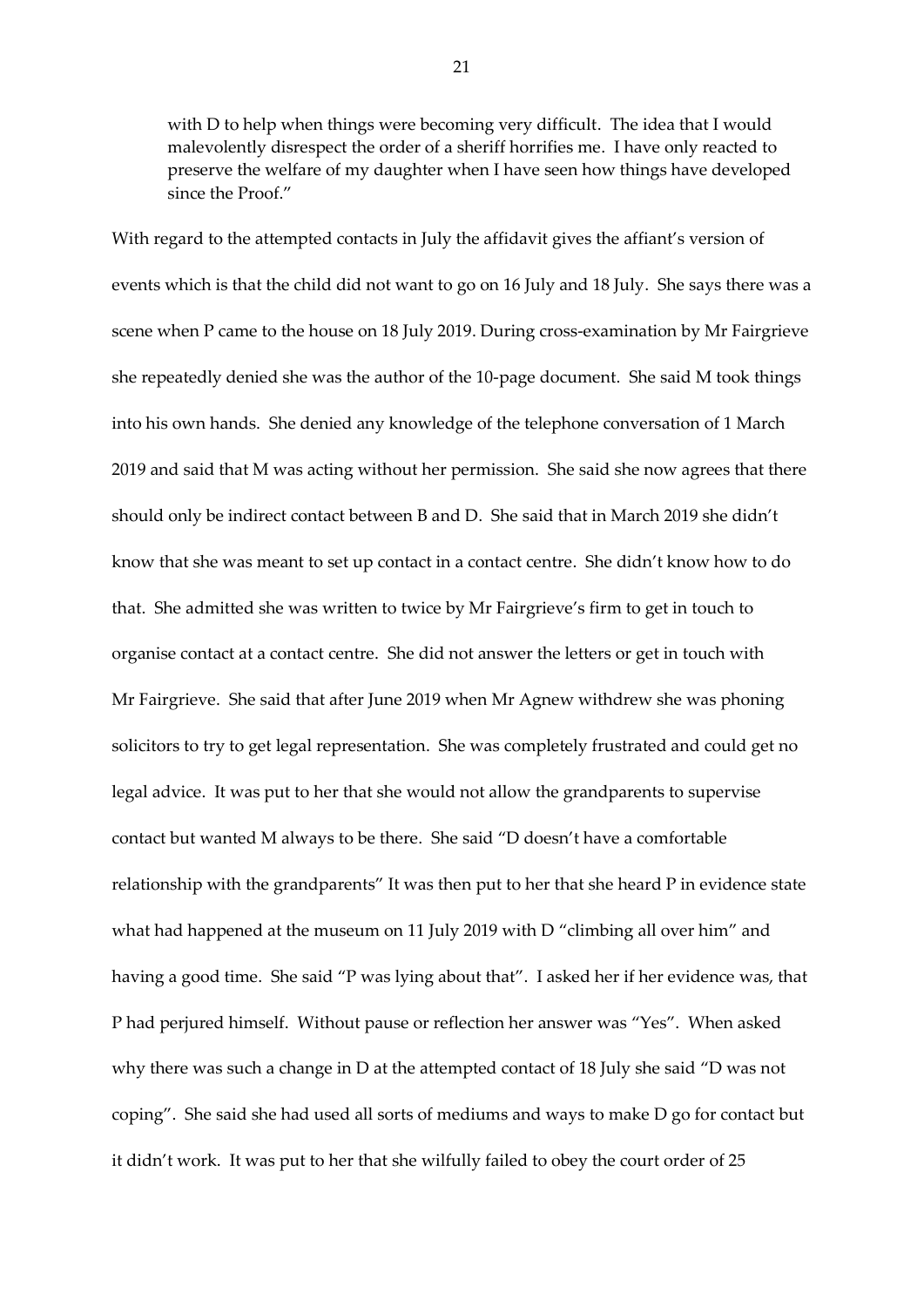February. She disagreed. In re-examination she said she did not know why Lucy Millard withdrew from acting for her.

### *Helen Pryde Curatrix ad litem to A*

[8] The Curatrix explained she was appointed on 5 August 2019. Her appointment was terminated in December 2020 after A was independently psychiatrically examined and the need for a curator was found no longer to be necessary. Her evidence related to the various endeavours to commence indirect contact with a view to building on that to establish direct contact well after the final order. She is a very experienced Family Lawyer. She ceased practice in 2010. She has been providing bar reports and acting as Curatrix in family cases for over 20 years. She said she had never heard A discourage D from contact with her father. In cross-examination by Mr Cheyne she explained her role was to protect the interests of the client (A). He asked if she ever suggested the final order should have been appealed, if A was dissatisfied with it. The Curatrix explained that by the time of her involvement the appeal days had lapsed. The focus then was on establishing indirect contact as a precursor to direct contact between D and B. She said that as time passed the child was getting older and they were trying to find a way to start indirect contact. She said A and M didn't like the judgment. She said they mentioned they might appeal but the Curatrix told them they were out of time. She understood that in terms of the court order direct contact had to take place and the grandparents were trying to help with that. She said that by the time she became involved the situation had changed and she favoured indirect contact as the route to direct contact. She couldn't see a way round indirect contact. She never saw a contact between A and B and was only told by A about how D was prepared for contact. It was suggested to her that contact didn't work because A had set her face against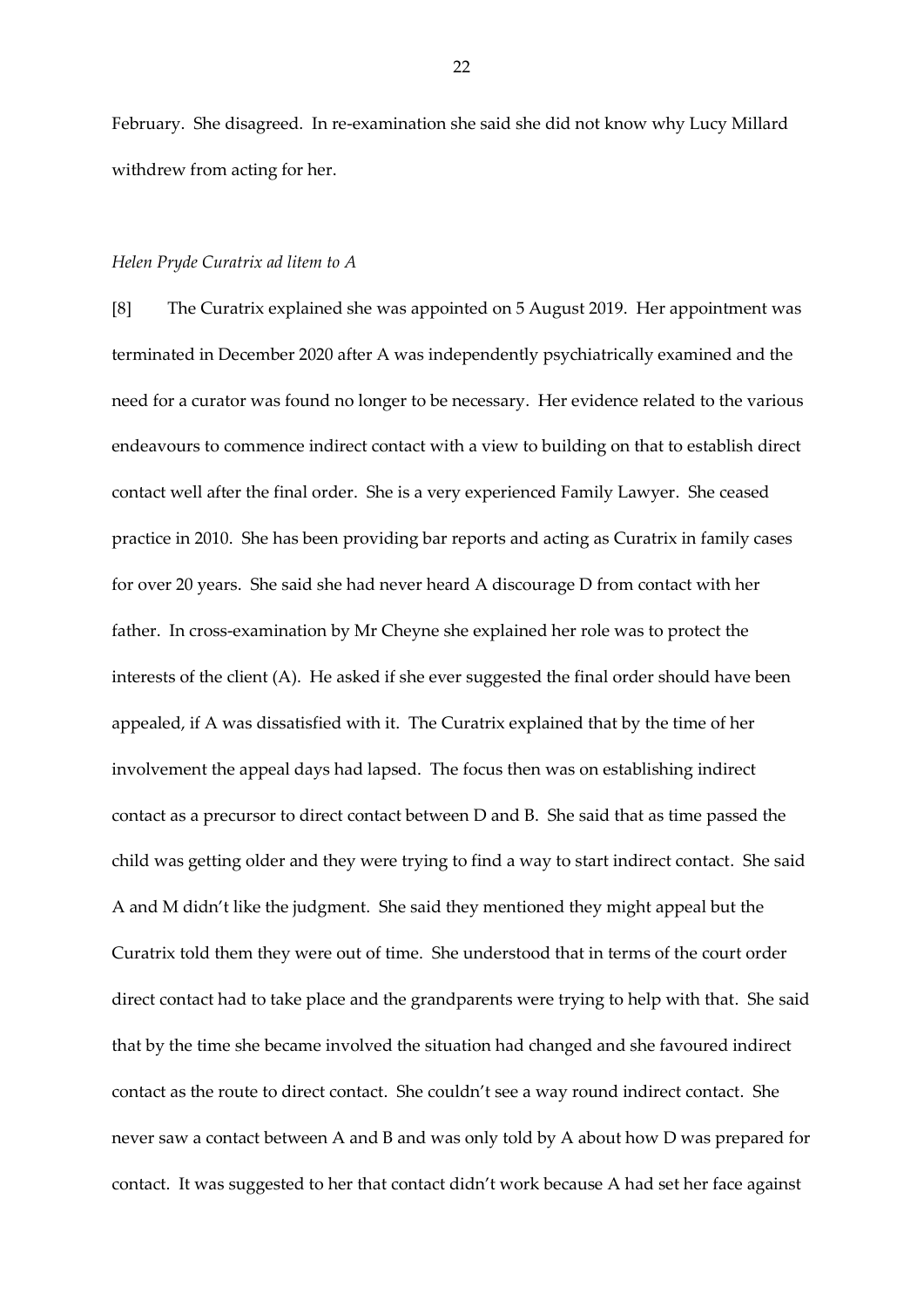this. The curatrix said she did not get the impression that A "was wholly against direct contact". She said A was confused. She was well aware of what contempt was. Sometimes she was able to reason sometimes not, she said. The Curatrix said she told A what the sanctions were for failure to obey the order. She said all the agents were trying to resolve the problem. She said the child was of an age where she had a view and she didn't want to go for contact. In cross-examination by Mr Fairgrieve, the witness said by the time she became involved the matter had moved on beyond the judgment. She said she told A supervised contact should take place. She said A's capacity to reason fluctuates. The witness said it was her idea to introduce indirect contact as a way to direct contact. The witness said there was an incident between the Curator and herself about who should represent A's views to the court. She said you cannot make a 5 or 6 year old child attend contact if she is completely distressed. It was put to her that the Curator's reports indicated that direct contact did not distress the child. She said "his reports were prior to that". In reexamination she said she had a meeting with D and the Curator and D was delighted with the suggestion of indirect contact.

# *M*

[9] M gave evidence. He adopted his affidavit. He said he met A in November 2015. They moved in together in May 2016. They married in June 2017. They have a child E born in late 2018. There were complications to the pregnancy he states in his affidavit. He said A was "wiped out by the pregnancy" in the affidavit. At the time of the proof A had lost her psychiatric nurse, she was on new medication and her psychiatrist had changed. When the judgment came out, he said the solicitor came round to give them a copy. A was distraught. He says in the affidavit that he took the initiative to call P on 1 March 2019. He thought it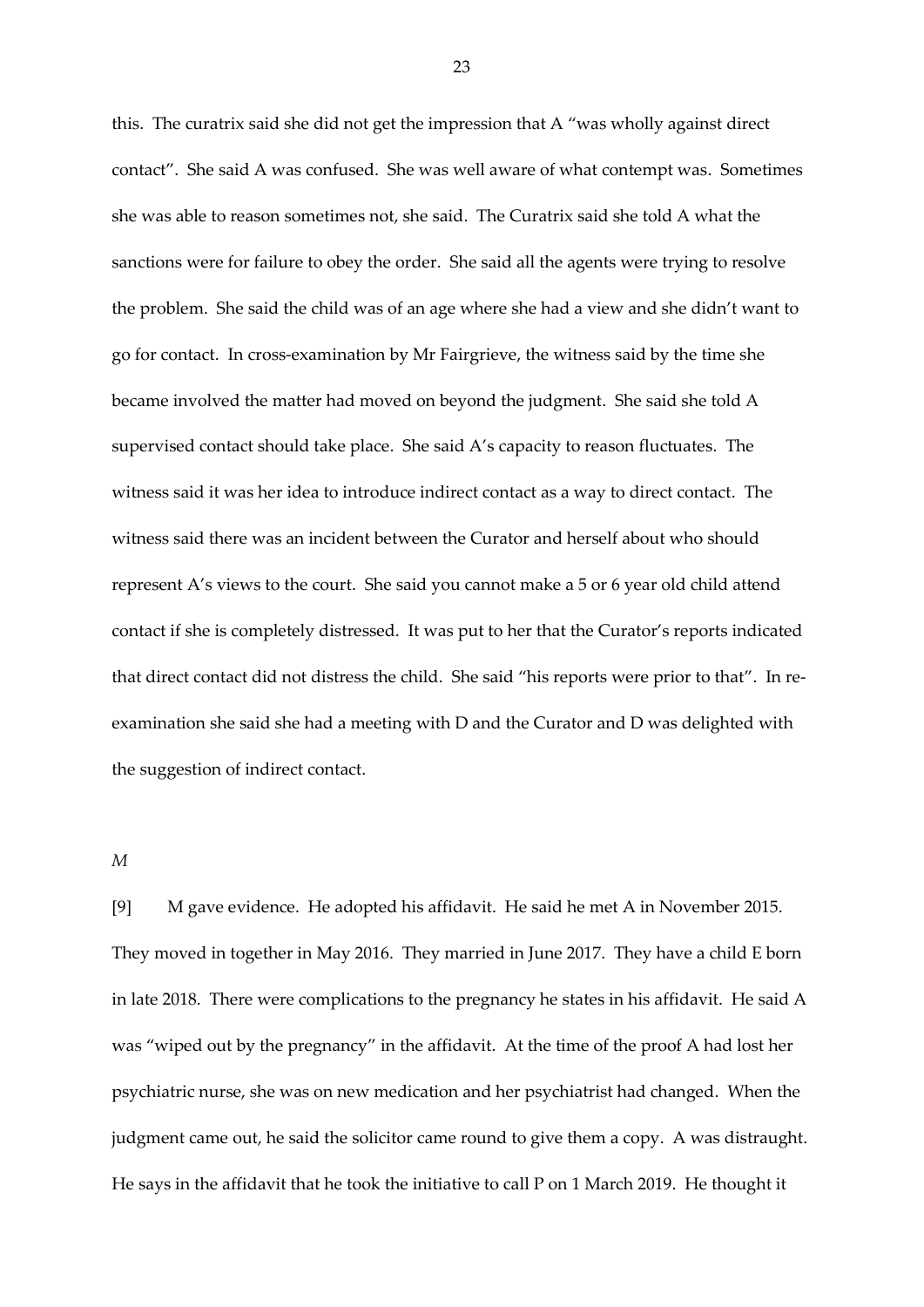would be best to call P as he "is usually calm". He continued that his concern was that D gets distressed when "*we*" encourage her to try to see B. He deponed in the affidavit that he proposed indirect contact as the way forward. Within a day he got an e mail from the Curator to arrange a meeting with him. He said the Curator was asking if A was going to disobey the court order. He said "I was very careful not to indicate this as being true as I didn't believe it to be the case I could see Alistair *(sic)* (the Curator) was trying to get me to say it was"*.* He says he handed the Curator a document he made which detailed errors of fact in the judgment which was a big concern "…as I believed that if these had been addressed then the sheriff would've made a different decision and was my basis for why I was asking P to consider indirect contact…" The document contained "…..my own views and not A's and she had no role in creating it." The affidavit then relates M's version of what happened at a court hearing in May 2019. He denied there was any truth in the suggestion that he had told the curator the family was moving to England. He narrates a lengthy telephone dispute with P and H on 22 June 2019. He explains his side of what happened at a court hearing on 26 June 2019. He explains that at a child welfare hearing on 2 July 2019 "we" met A's new solicitor Chris Agnew for the first time. During the negotiations that went on before the hearing setting out the timetable and details in the interlocutor of 2 July 2019, he said he did not feel Chris Agnew was representing them properly. He said A didn't feel she made the decision to agree the timetable in the interlocutor but that Chris did. On this occasion M was not allowed to represent A in the courtroom but P was there to represent B. He said that D was unhappy when told about the proposed museum meetings. The affidavit states:

"Once the order had been made we told D what was going to happen with seeing her grandparents then B. She wasn't happy when we told her. I think she became distressed when we told her."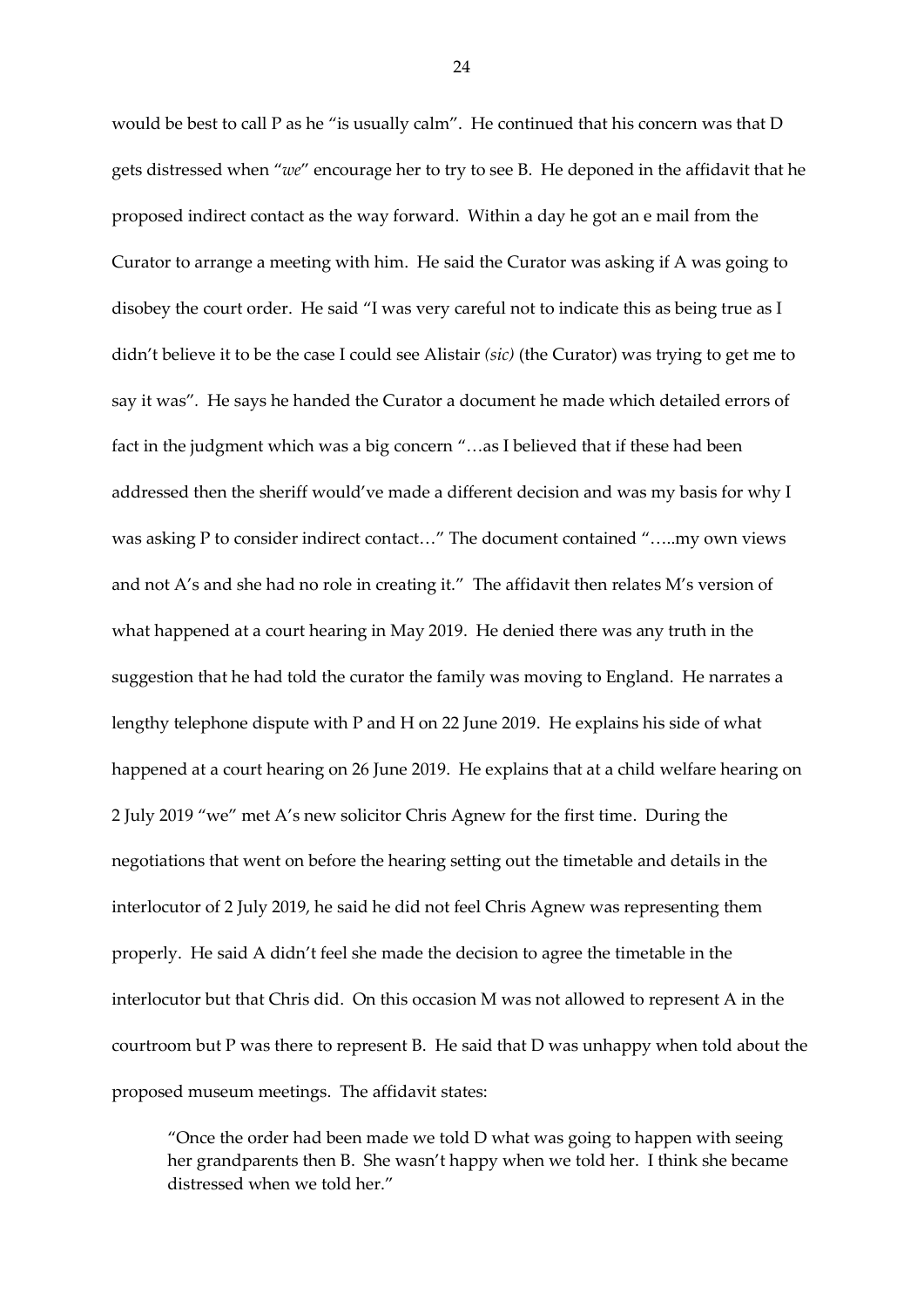In the affidavit M explains his version of what happened at the national Museum on 9 July 2019. D was, he says, in the affidavit uncomfortable and upset. P and H tried to reassure her. D according to M said she wanted to go home and didn't want to see P and H. H suggested they go inside and get something to drink. M says he tied to encourage D but she refused. He says various attempts were made by P and H to settle and reassure D including showing pictures they had of her with them when she was happy. This was all to no avail and the attempt at contact failed. The affidavit goes on to describe M's account of the contact of 11 July. He says he went in early to the Museum to the café so that the problems outside the building which occurred on the 9 July would not repeat. He said he reassured D. He said D was misbehaving and acting:

" …..more childish than her own 6 year old self; hitting the grandparents' hands, scribbling on then ripping up paper napkins and suggesting that her favourite room in the museum was the baby room when typically it is where the animals and tree with animals is on the top floor. Her voice was always more babyish. Speaking higher pitched than usual and with a wide open mouth. This behaviour was ignored and dismissed by P and H."

He makes no mention of the physical bonding between P and D, spoken to by P in his evidence. On the 16 July the affidavit states that D would not get ready for contact that day with P and H. The contact was aborted. On 18 July the affidavit suggests D was again unwilling to go for contact. This time P came into the house. There was an argument between P, A and M, The contact did not take place. The affidavit then describes how the focus moved to indirect contact with the introduction of Helen Pryde as Curatrix for A. The affidavit details the events of 2020 and how the pandemic affected the process. The affidavit recounts what happened at various meetings and D's reaction to a card and present from B. [10] In cross-examination Mr Cheyne asked M about the 10-page document. M said he and A did not discuss the document other than in broad terms. He didn't show A the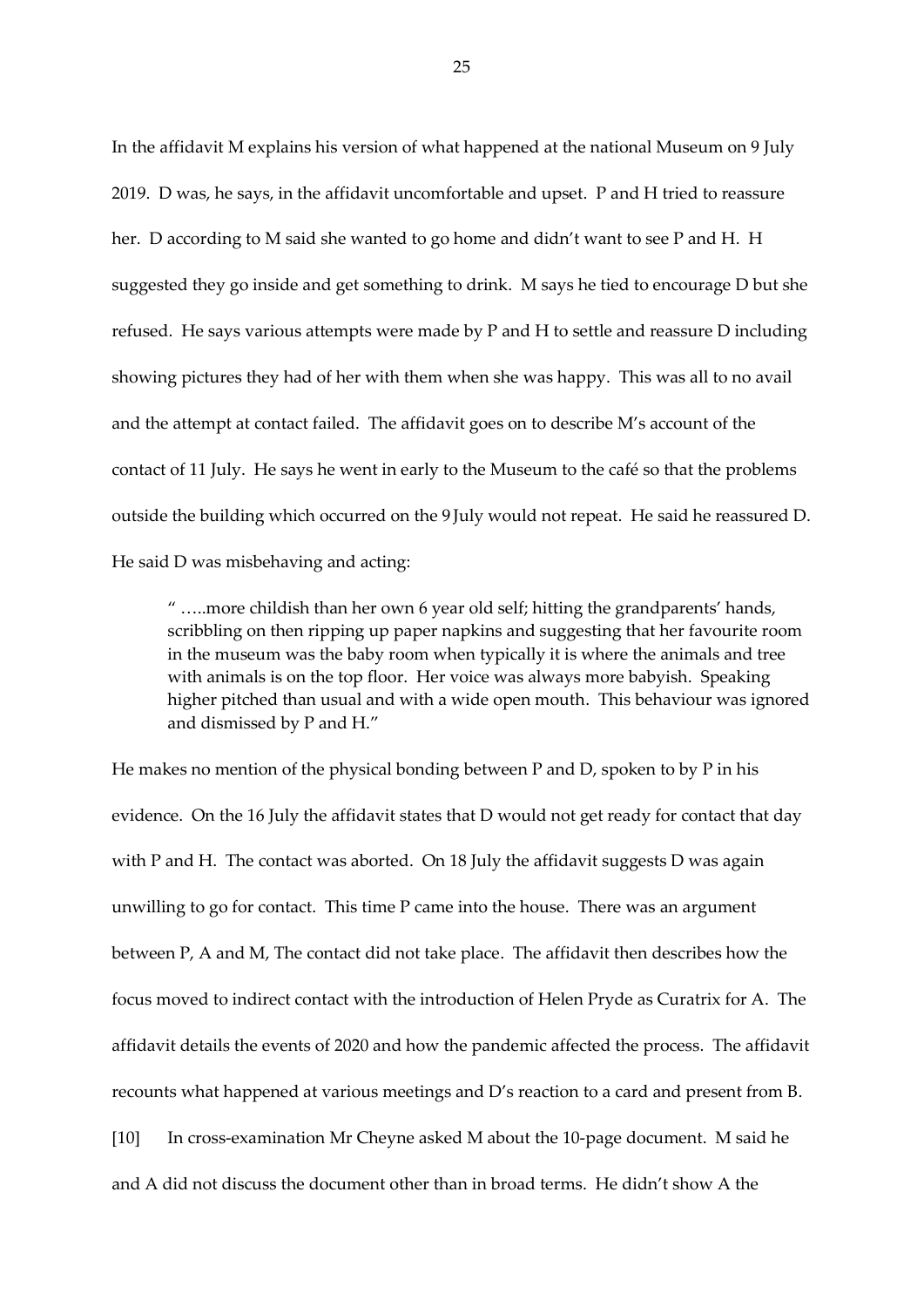document. He said the document contained observations on the sheriff's judgment. He said "Had the sheriff heard all the evidence he would have made a different decision". He said A was upset by the decision and indirect contact would have been a better way to proceed. He said he himself did not want direct contact between D and B. It was put to him the 10 page document represent both his own and A's views. He denied that. He denied he did not prepare D for contact. He said he took D to the museum twice. It was put to him he wanted to exclude B from contact and that his intention was to move to England, as the curator noted at the time and as is obvious from the 10-page document. He denied that. He explained no one told them they could appeal the judgment. He said his instinct was to settle the case. The sheriff didn't get the whole story. M said he wanted to open a line of communication with P. He said he wanted to open a dialogue with P about indirect contact. Mr Cheyne put it to the witness that what was going on here was B didn't fit into the cosy family unit M had with A, D and E. That was why B was being cut out of contact because the intention was indeed to move to England and adopt D. This was denied.

[11] In cross-examination by Mr Fairgrieve, M said he wrote the document but didn't discuss it with his wife. M accepted that after a 5 day proof the sheriff decided B could have supervised direct contact with D. However, M did not consider that was in D's best interests. M said if D wants to see B that's different. He said it would be better that "we have contact details and if D wants to see B then that's different". With regard to the transcript of the telephone call on 1 March 2019 he said he was not going to deny it. There were some words that were hard to make out. He said he apologised for using the word "refuse" in relation to direct contact. He said he knew there was an order for direct contact and apologised for undermining that. With regard to the museum visit of 11 July 2019 he said P lied to the court about how well that contact went. He said he wanted to adopt D.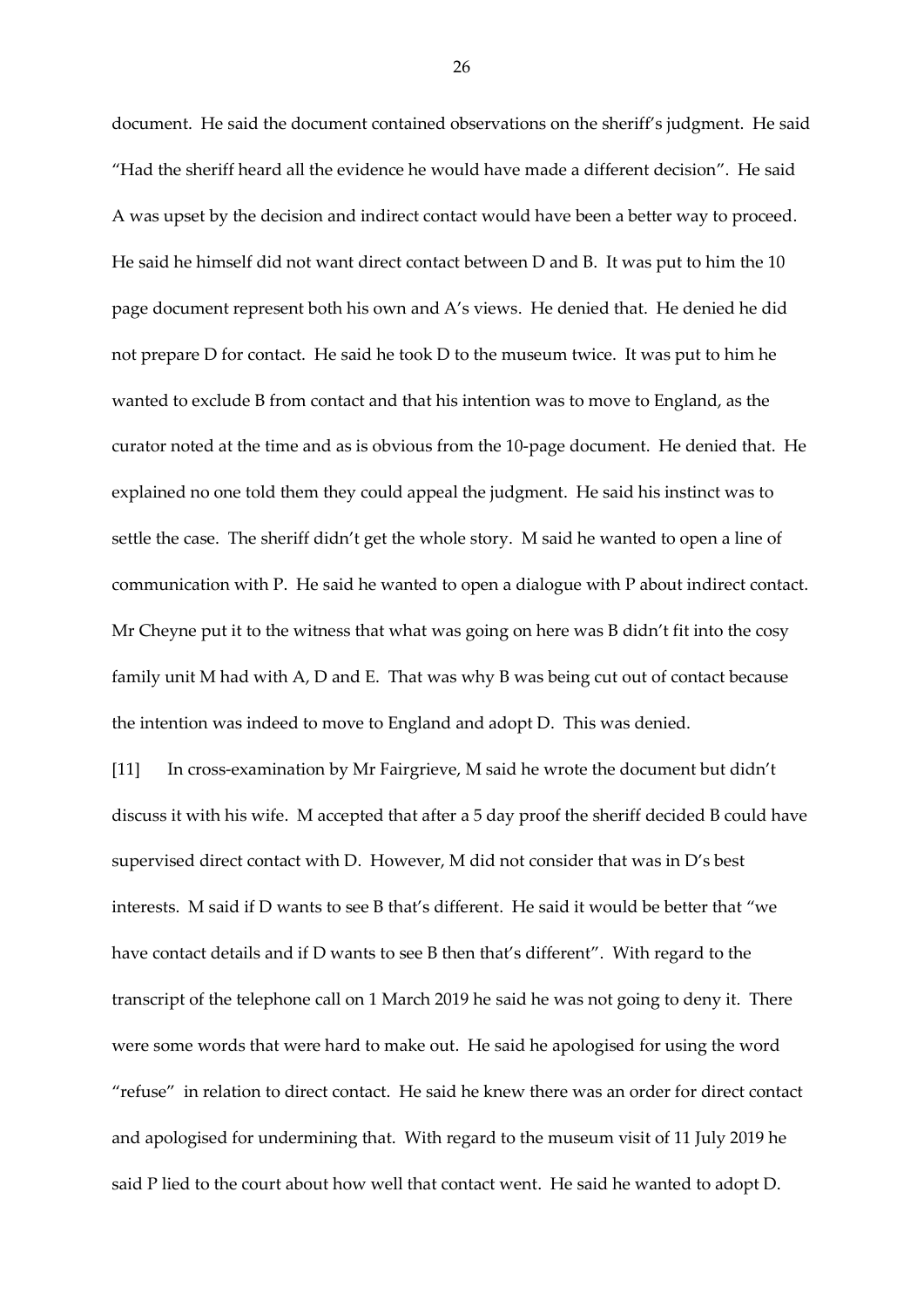That was discussed with A. In re-examination he agreed he was protective of his wife. He said the transcript were his own views not A's and in the telephone call he was speaking for himself. With that Ms Wild closed her Proof.

# **Submissions**

[12] Mr Fairgrieve and Mr Cheyne invited me to make a finding of contempt on the evidence. I was invited to reject the evidence of the alleged contemnor and prefer the evidence of P and the Curator *ad litem's* evidence and reach my decision on the basis of the documents and affidavits lodged. Ms Wild submitted that her client was not proved to be wilfully in contempt of the order. She also suggested the interlocutor of 22 July 2019 was irregular being an order to vary a final order and her client could not be in contempt of an incompetent or irregular order of court [Macphail: *Sheriff Court Practice 3rd ed* 2.19 *Paxton* v *HMA* 1984 SLT 367]

# **Discussion**

#### *Some preliminary issues.*

[13] All parties accepted at the outset that the standard of proof was the criminal standard of proof beyond reasonable doubt. I used that standard when considering if the alleged contempt is proved against A. Some discussion took place during submissions about how to deal with the evidential connection between the alleged acts of M and the culpability of A for contempt, if there was contempt at all. The Pursuer and Minuter has raised proceedings against A alone. However, in my opinion, the net could have been cast wider and there would have been no legal bar to M being had up for contempt along with A on the facts averred, if proved. I put that matter aside, as the Minute does not include M *qua*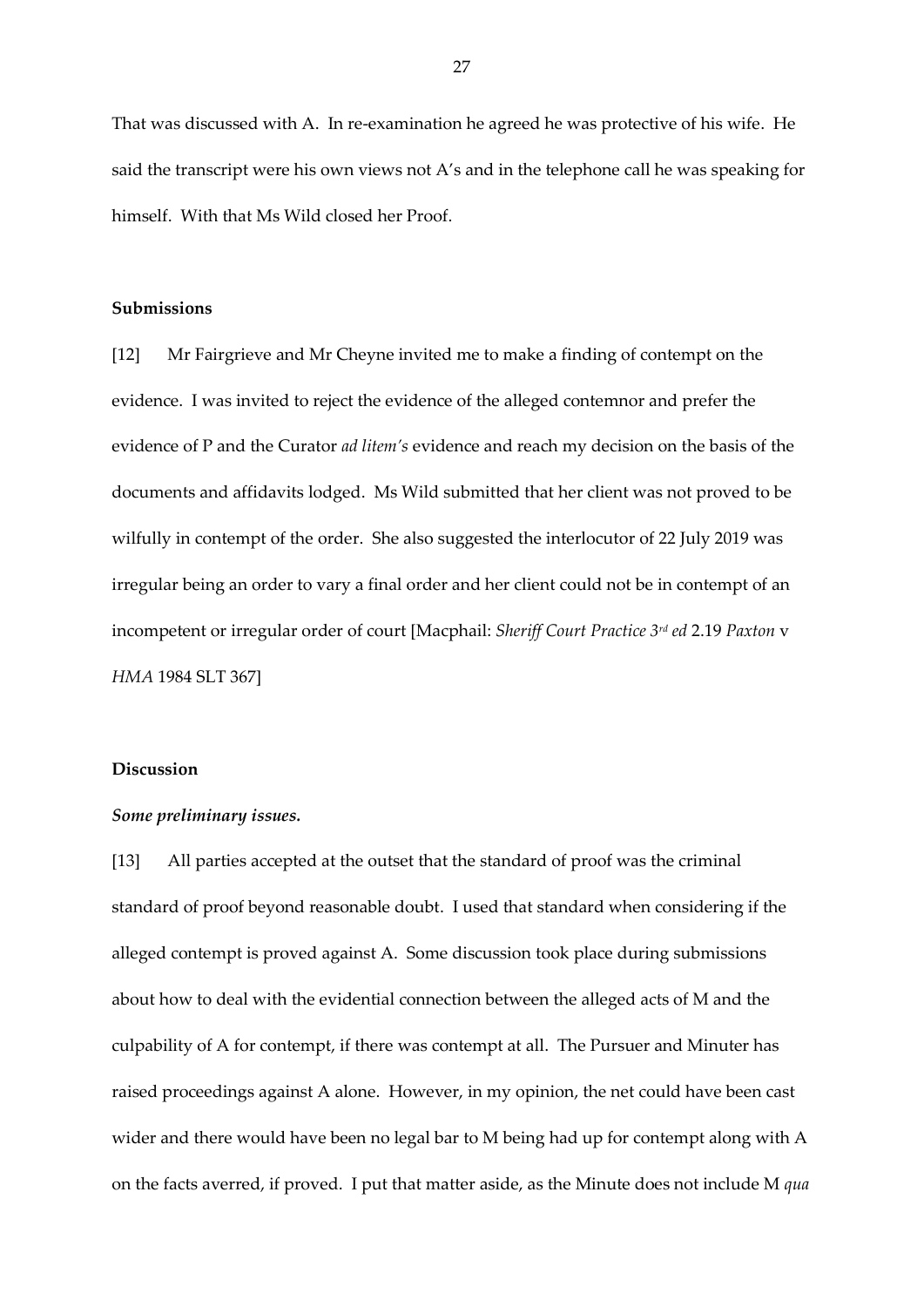contemnor. There was some discussion about whether vicarious contempt arose, or could M be liable as agent for A or for acting in association with M. The question of the application of the criminal concert rule to the evidence was discussed. Having considered these questions I am of the opinion that concepts like concert, vicarious liability and agency do not assist. Contempt of court is a jurisdiction *sui generis*. My task is to decide if A is in contempt of court. I have decided that she could be, if there was evidence I accepted to support a finding she was acting in conjunction with her husband M, even though he is not convened as a formal party to the proceedings and is not named in the Minute. M has been very closely connected with the proceedings as he represented A on many occasions during the pre-proof stage of the process. He was never formally appointed as a lay representative of his wife in terms of the rules of court but seems to have appeared to represent her. If a future Minute were thought necessary a contempt could competently, in my opinion, be libelled against him alone even although he is technically a stranger/third party to the action, or while acting with A, if there was evidence to support that.

#### *The witness assessment*

[14] I require to make a judgment about the witnesses. I found P to be honest credible and reliable. He answered all the questions he was asked, thoughtfully and with care and deliberation. He was cautious and measured in the evidence he gave. I am sure he is profoundly exasperated by the length of this process in D's case. I also thought he was severely shocked by what M suggested in the telephone call of 1 March 2019. I do not believe he perjured himself before me and it was a grave and irresponsible calumny to suggest he did. The Curator *ad litem* also impressed me. He came over as deeply thoughtful and caring in the responsibility he had undertaken towards D. He was greatly experienced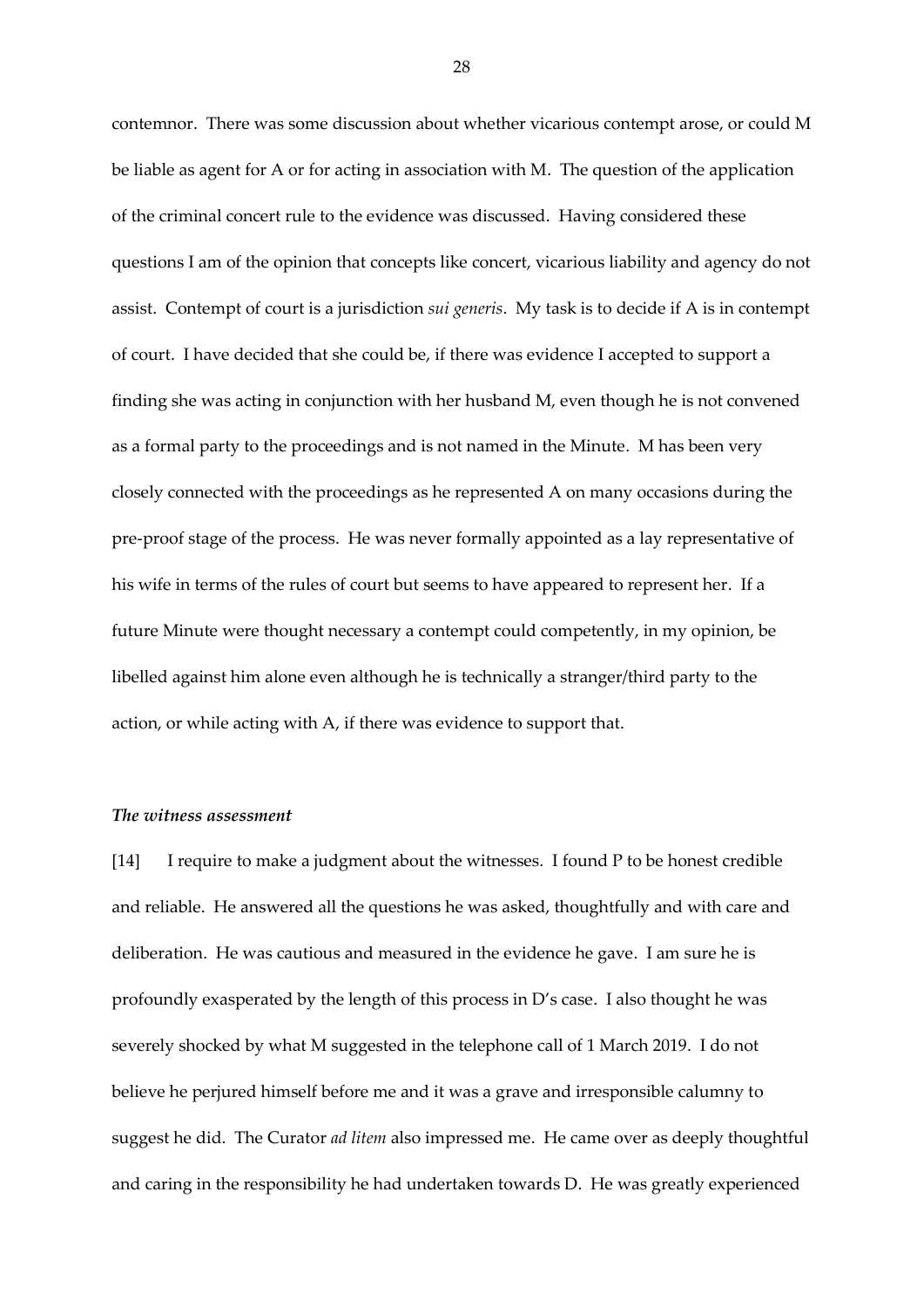and clearly desperately anxious to secure a good and lasting positive result for D from the litigation. He gave his evidence in a sincere and compelling manner even to the extent of illustrating what he meant with practical examples like the vignette he volunteered about his observations of the bond he saw between B and D at the rooftop garden of the museum. I accepted the evidence of Helen Pryde, to a point. I do not doubt she was honest and reliable and gave her evidence in a professional way. However, she came into the case after the alleged contempt occurred. I did not consider her evidence assisted me in making my judgment about what happened in this case between 25 February and 18 July 2019. With regard to A, I did not believe her. I found her to be a dishonest and manipulative witness. She gave evidence via Webex from the safety of her own home. I watched her very carefully when she gave her evidence. I am convinced she was rehearsed in her evidence especially to say immediately and repeatedly when asked that she knew nothing about the content of the 10-page document and the phone call of 1 March 2019. She came across as evasive and prevaricative. I think she relished all of the attention this case has given her. I think she is selfish and lacks insight into what is in the best interests of D. She accused P of perjury but in truth she was the perjuress. I think she was entirely complicit in both the telephone call and the 10-page document. With regard to M he struck me as immature and naïve. I believe he is happy to have and cares for D as part of his young family. However, he has no time for the baggage D brings with her in the form of her father B. Understandably he sides with his wife in regards to the rights and wrongs in relation to the toxic relationship she had with B and he may well be exasperated with this case and the length it has taken. However, he lied to me when he said the use of the plural terms in the transcript of the 1 March 2019 and the 10 page document he took to the Curator, had nothing to do with his wife. In the context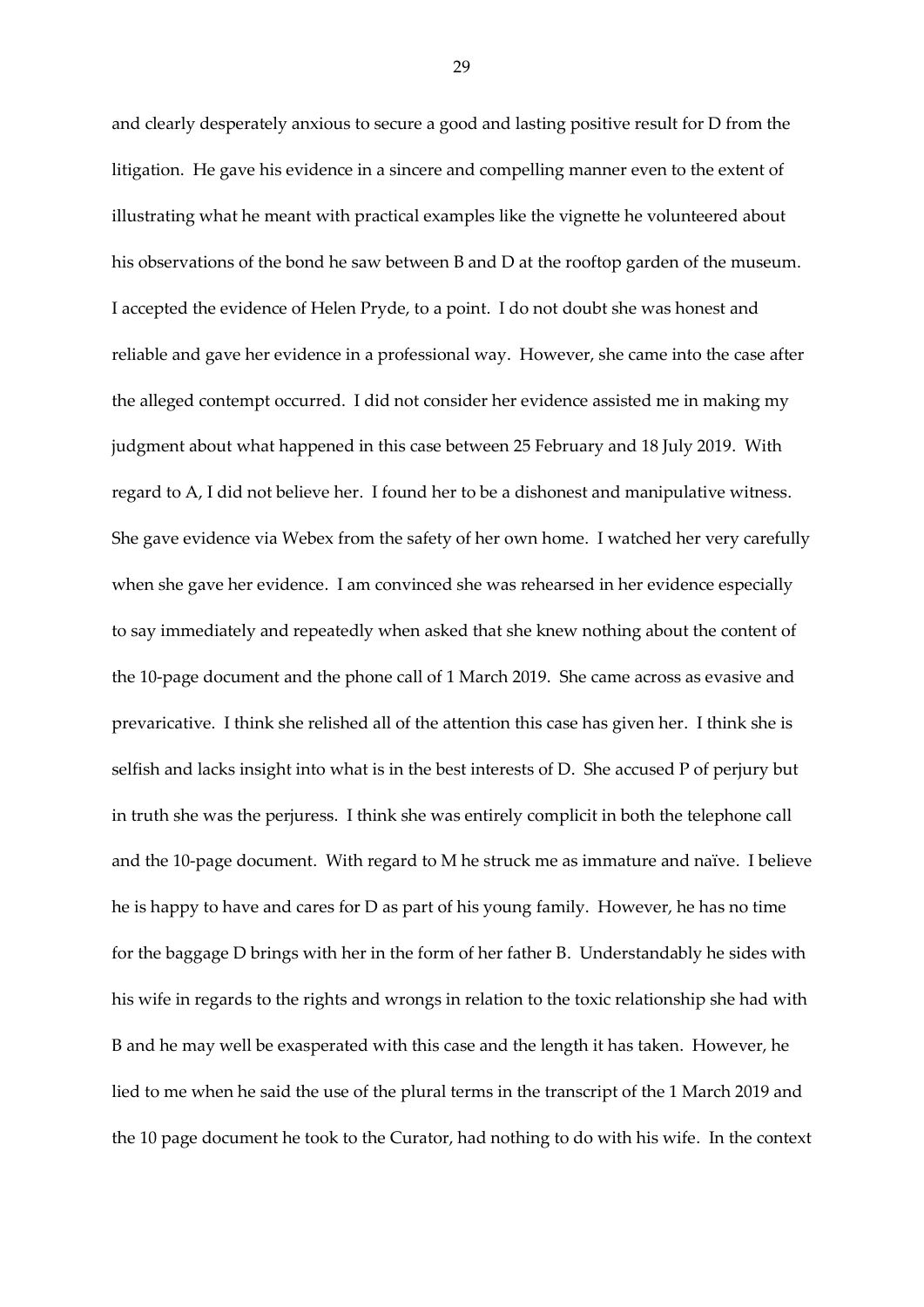of the facts I found proved it is, in fact laughable, to suggest that he did not speak for both himself and A in both documents.

### *The Finding of Contempt debate*

[15] There was discussion about whether the welfare principle enjoyed paramountcy in these proceedings for contempt. In my opinion, at this stage, it does not. The principle that is now primarily engaged is the right of the court to vindicate its own procedure and punish those who wilfully defy or knowingly frustrate the order of the court. Parties referred me to *AB, CD* v *AT* 2015 SC 545 and the decision of Lord Malcolm:

"29. In Muirhead v Douglas it was made clear that whether a failure to obey a court order amounts to a contempt of court depends upon all the relevant facts and circumstances. The failure is not automatically a contempt. As Lord Cameron said (p 18), 'the position and duties of the parties alleged to be in contempt are necessarily material considerations.' There must be a deliberate lack of respect for or defiance of the authority of the court."

In *Robertson* v *HM Advocate*, a decision by a bench of five judges, the law of contempt was fully considered, as was its relationship to art 10 of the ECHR. The Lord Justice Clerk Gill at 2008 SLT, p1158; 2008 SCCR 20, para 29, of his opinion, said this:

"Contempt of court is constituted by conduct that denotes wilful defiance of, or disrespect towards, the court or that wilfully challenges or affronts the authority of the court or the supremacy of the law itself, whether in civil or criminal proceedings (Her Majesty's Advocate v Airs, Lord Justice General Emslie at page 69."

In this regard, the paramountcy principle while always, a material consideration (A v N [Committal Refusal of Contact] (1997) 2FCR 475), is, in matters of contempt, outweighed in favour of the common law principle that the court has a positive duty to vindicate its own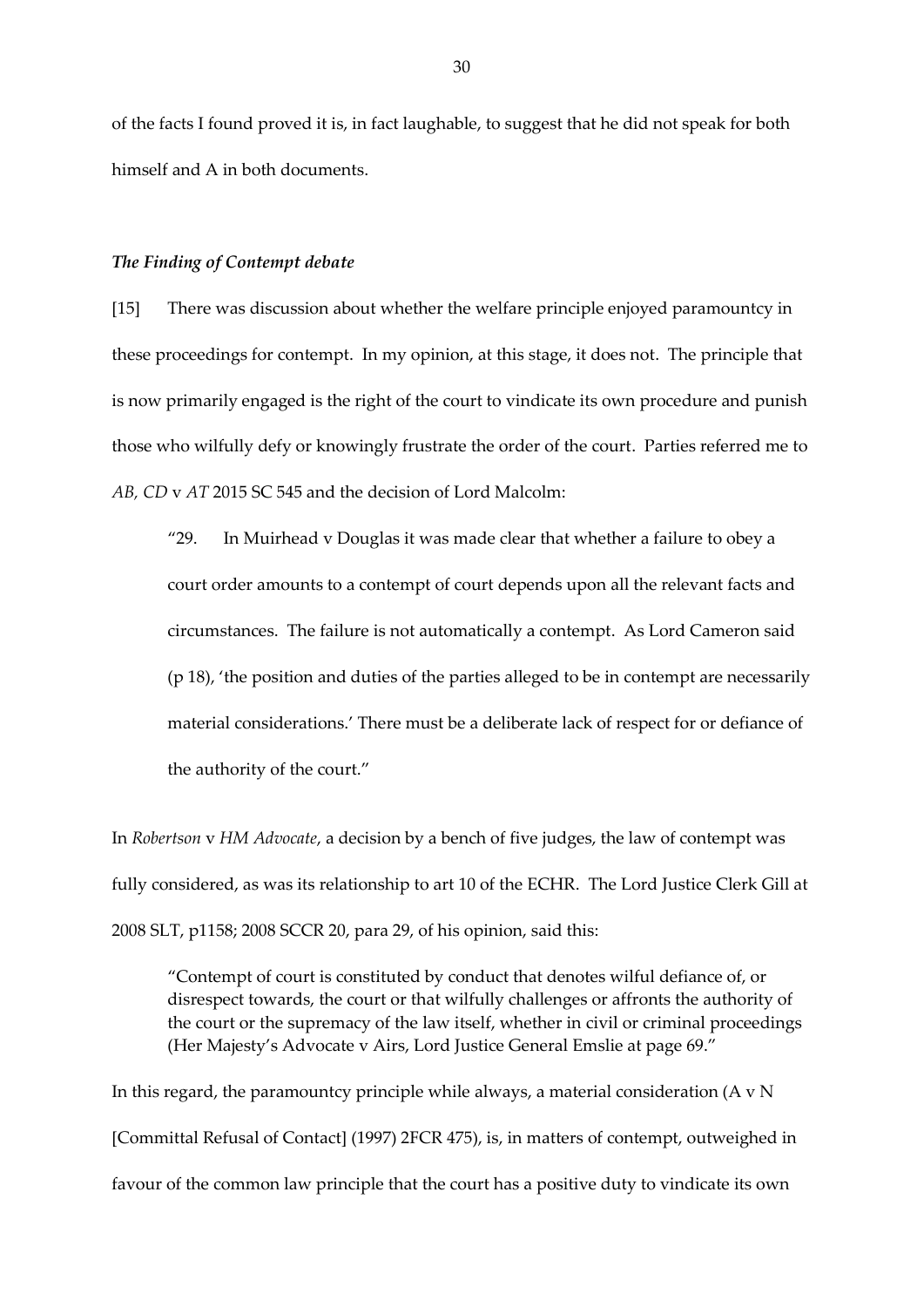procedures otherwise, the administration of justice would be seriously undermined and might fail completely, in which case litigants would be left without an effective remedy. If there is a motion for punishment by the Minuter, following my finding of contempt, then the welfare principle, in my opinion, is re-engaged.

[16] The final order of 25 February 2019 which is allegedly disobeyed is not merely declaratory but conferred certain limited rights on B. It is in the following terms and entitles

B:

"to exercise Contact with D, to take place for a period of eight weeks at a Contact Centre thereafter, for Contact outwith the Contact Centre for a period of two hours per fortnight, such Contact to be supervised by such person or persons as the parties may mutually agree and in the event of no agreement, supervision shall be undertaken by the parents of the Pursuer"

That order was directive and in my opinion coercive. By that, I mean the order did not simply declare a general right to contact, say at some reasonable time, which in my view would not be enforceable by committal proceedings [Borrie and Lowe: *The Law of Contempt* page 170 6.29 where they quote Lady Hale in *The View from The Court* where she said referring to contact orders and their terms "It is therefore important to take sufficient care to get them right in the first place"]. Instead, this order makes specific provision for contact to take place over 8 weeks, at a contact centre, thereafter for supervised contact out with the contact centre for 2 hours per fortnight to be supervised by a person to be mutually agreed by A and B and failing such agreement by the paternal grandparents P and H to perform that task. The order was clear and unambiguous and as such is enforceable. More than that at Statement of Fact 6 and 7 the Minuter relies on the terms of the interlocutor of 2 July 2019. This order again in my view is clear and unambiguous. That too is a coercive order, which is enforceable by committal proceedings. Further Ms Wild did not suggest to me that these orders were unenforceable through ambiguity or that her client did not understand them.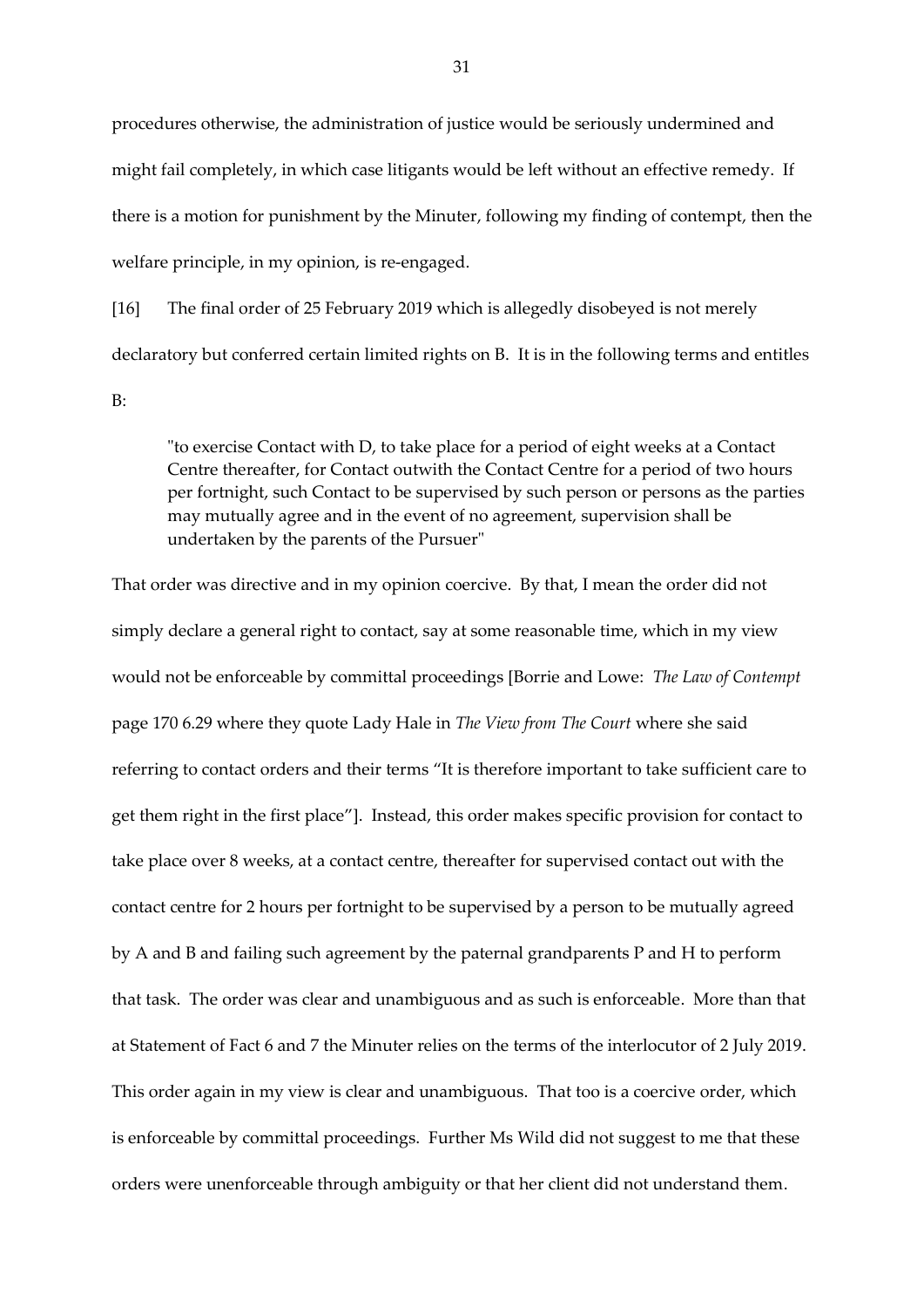Rather she argued that A had no professional help to set up a contact session and because of her ill health, she was not wilfully in defiance of the order and had a reasonable excuse. Nor, was it argued, that A had insufficient or inadequate notice of the contempt alleged against her. In my view she has had ample notice.

[16] However, a more fundamental point emerged in this case with relation to the nature of the alleged contempt. Mr Fairgrieve and Mr Cheyne argued, that no matter what the final order and the subsequent variation of the final order were, A had not just failed to obtemper the orders, but significantly, she never had any intention of obeying the orders at all, between 25 February 2019 and 18 July 2019, because A and M did not agree with the judgment that direct contact should be awarded to B. Accordingly, in essence the Minuter alleges, not just, that A failed to obtemper the two orders but underlying that failure was a wilful intent to disobey any order which entitled B to direct contact with D.

[17] Having heard argument on 9 July 2021 I took time to reflect and indicated I would give my judgment on 13 July 2021.

# **The Decision**

[18] I am satisfied beyond a reasonable doubt in this case, on the evidence I heard including the affidavits and productions that A was in contempt of court while acting with her husband M, who is not a party to these proceedings, in that, between 25th February 2019 and 18 July 2019, she deliberately and wilfully refused to obtemper the final order of 25 February 2019 in respect of direct contact awarded to B with D; which contempt was to her certain knowledge and complicity articulated by M (1) to D's paternal grandfather P in a telephone conversation on 1 March 2019 and (2) to D's Curator *ad litem* in a 10 page document at meeting on 14 March 2019.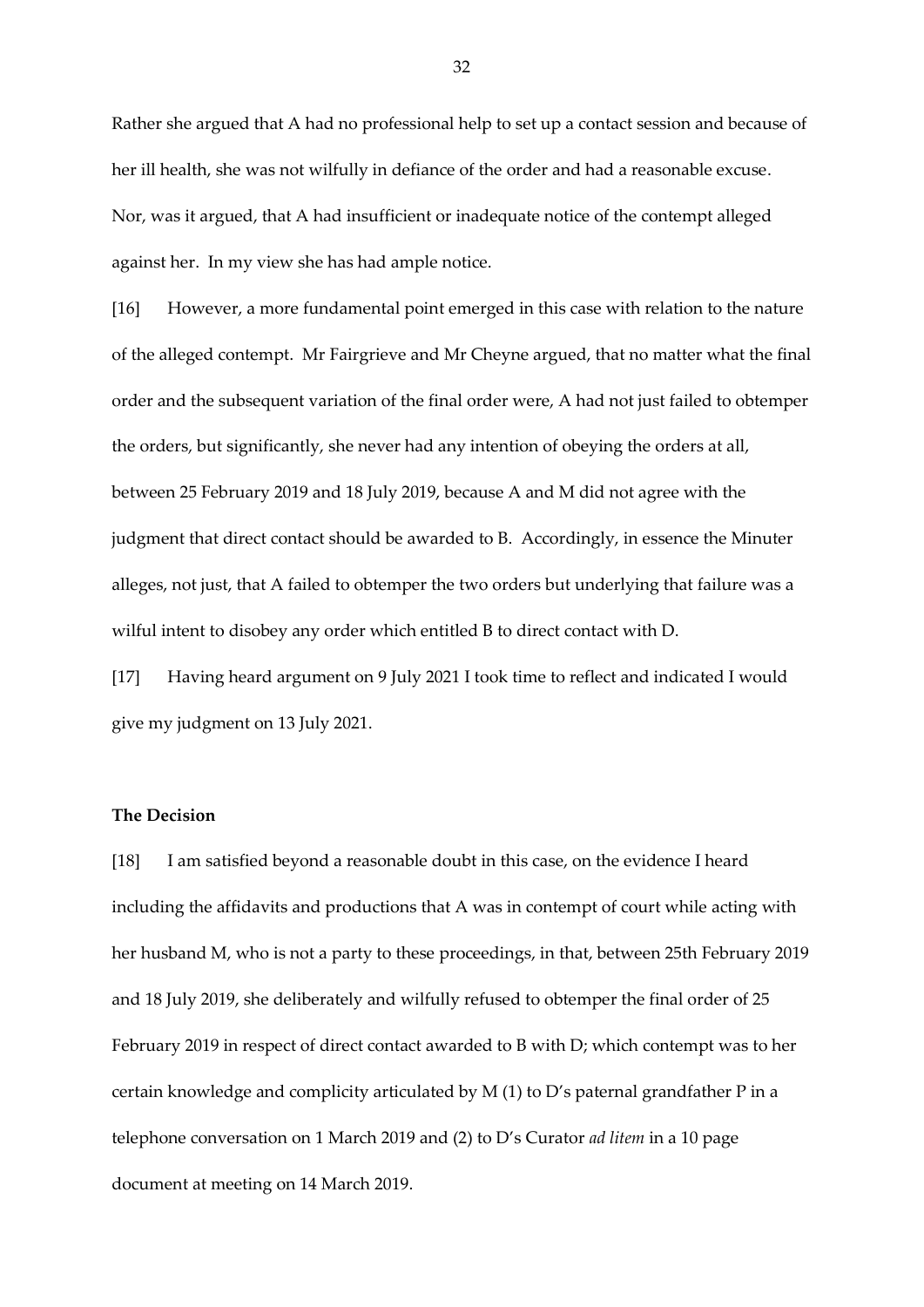[19] I find it inconceivable that M was not articulating a joint position between himself and A in the telephone call and the 10 page document. The inference to be drawn from the facts established in this case is not only reasonable but irresistible. I am completely satisfied A was fully complicit in the joint intention to frustrate the final order. The motivation for this contempt is also obvious. The relationship between A and B was toxic. I was told Sheriff Holligan found there was bilateral abuse in the case. There appears to have been a criminal court case in which B pled guilty to an offence and not guilty to others. The precise details do not matter here because I am dealing with contempt by A and not contact for B. For whatever reason this wound between A and B has not healed. The only thing they now have in common is D. A's marriage to M has altered the factual dynamic in the case. M wants to adopt D. If that happened B could be cut out of the picture completely. Life however, is not that simple. B wants a relationship with his daughter and D is curious about him and has responded well to contact with him and his parents. B is not a danger to D. All of these events conspired to create the necessary pre-conditions for A acting with her husband to wilfully defy the final order of the court, frustrate the variation of direct contact contained in the interlocutor of 2 July 2019 and demonstrate quite blatant and egregious contempt of court. Hatred, selfishness, obdurate stubbornness on the part of A, wilful blindness and an ulterior motive on the part of M to adopt D and rid himself of the B problem, in his new family, have all combined to drive this contempt. Having reached the conclusion beyond reasonable doubt that there was clear contempt of court, I considered the submission Ms Wild made that there was a reasonable excuse based on medical grounds and the contempt was not wilful. I asked, as did Mr Fairgrieve, where was this medical evidence in relation to the period between 25 February 2019 and 18 July 2019? Ms Wild said there was none and the matter appears to have been overlooked, both by her and those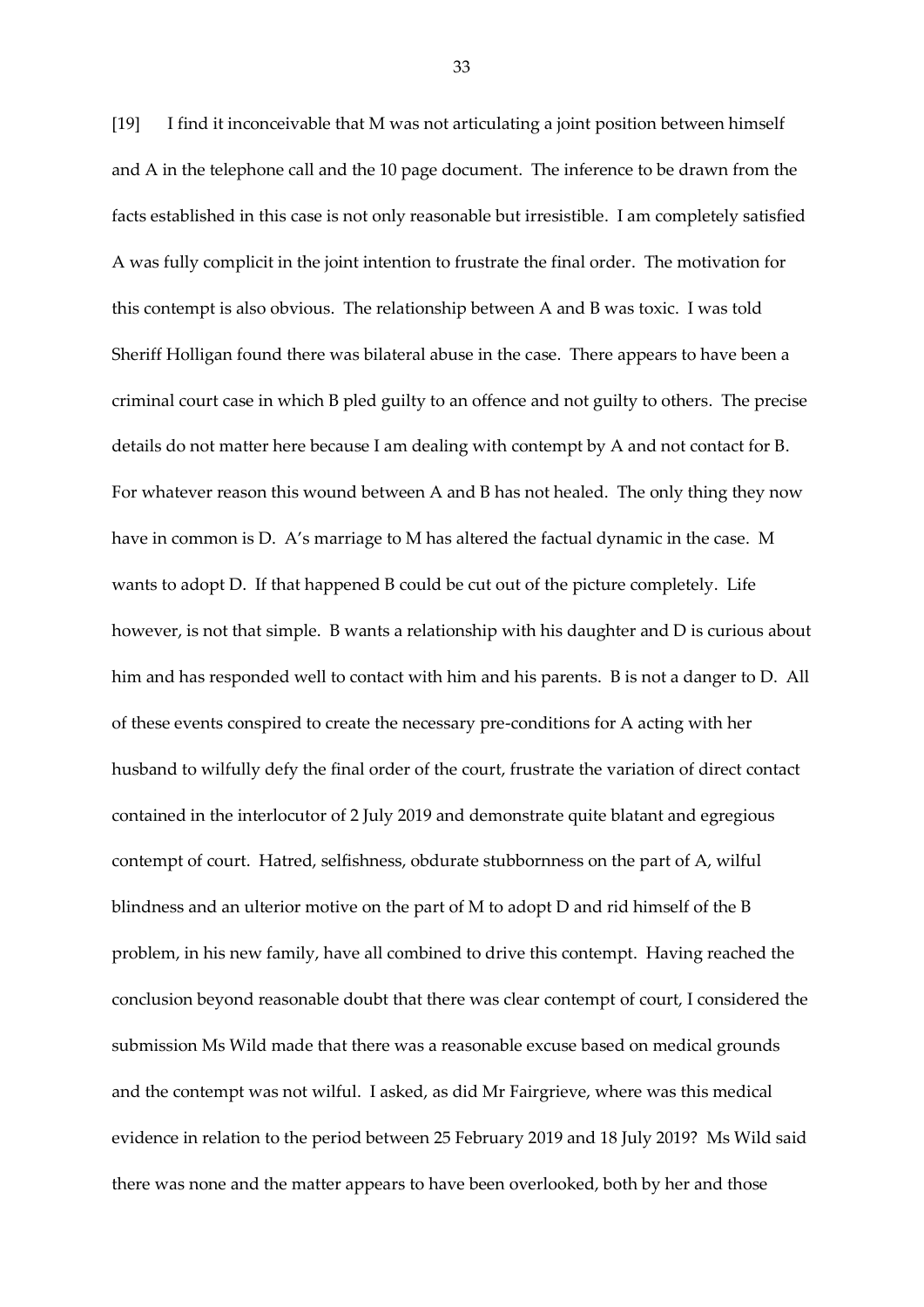instructing her. That rather kind conclusion is not one shared by me. The evidence is not there because it does not exist. There is no reasonable medical excuse in this case or none placed before the court beyond the bald assertions of A and M about A's health and psychological condition. Accordingly, I remain clear in my conclusion that the conduct complained of was deliberate and wilful. I touch on the motives later. Further, I did not consider A needed any professional help to set up a contact visit at a contact centre. I believe she simply did not engage with the process envisaged by the final order because she did not agree with it and was prepared to defy it with M.

[20] Ms Wild suggested that the order of 2 July was incompetent or at least irregular. At first blush, I thought there might be something in this. However Mr Fairgrieve informed me that in April 2019 a Minute was lodged seeking interdict because of the fear was that A and M were about to relocate to Liverpool or Manchester. The Minute also sought extended parental rights and responsibilities for B. I have seen the Minute and it seeks parental rights and responsibilities in terms of sections  $1(1)(a)$ , (b) and (d) and sections  $(2)(1)(b)$  and (d) of the Children (Scotland) Act 1995. In terms of s 11(2)(d) of that Act the court has a wide discretion to grant such contact orders as it considers fit, in the circumstances of the case. I am conscious that it might be said that albeit the court has a wide discretion to make orders there was on the facts of this case no material change which justified making a variation of the final order, so soon after 25 February 2019, accordingly the interlocutor of 2 July 2019 was incompetent or at the very least irregular. For reasons I give later I am not persuaded that the variation of 2 July 2019 is material to the determination of the breach, whatever its status.

[21] However, what can be said is that there was no material change in the position with regard to D or contact between 25 February 2019 and 2 July 2019. All that had happened, in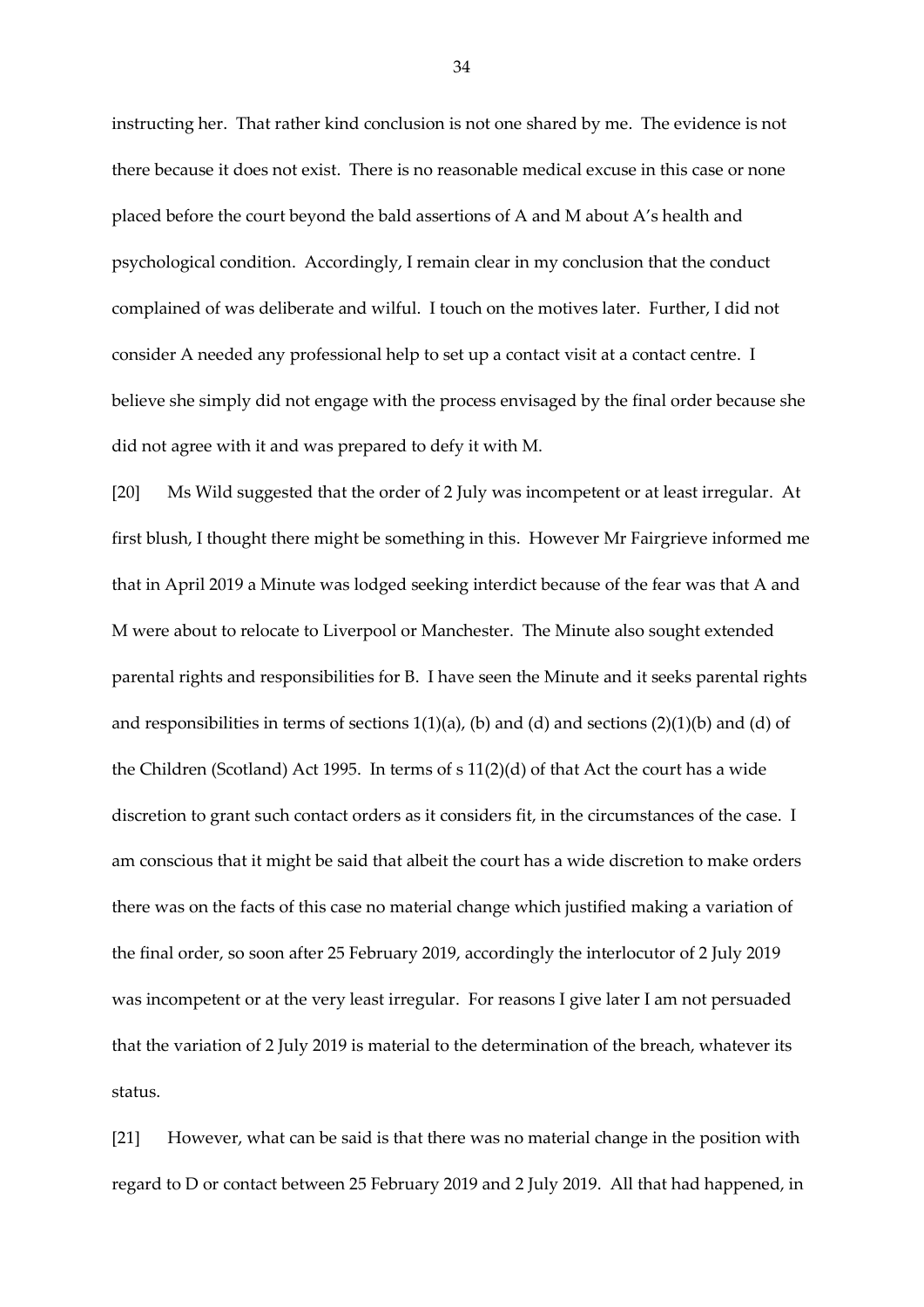my judgement, is that A and M had wilfully defied the final order and stated they intended moving south. As was discussed during submissions what has happened in this case, is that the sensible child-centric managerialism and flexibility which is now a characteristic of modern Scottish family law proceedings spilled over into the post final order stage of the process. After the final order what should have happened is that it should have been obeyed or appealed. Neither of these things happened. If it is not obeyed it must be enforced or varied. In this case there was no basis for variation. A and M simply refused to comply and threatened to quit the jurisdiction. There was a basis for an interdict prohibiting the child being removed from the jurisdiction and that was granted. Then, after the failure of the scheme set out in the interlocutor of 2 July 2019, it seems to me, a variety of further attempts were made to negotiate a post final order contact settlement involving the appointment of a Curatrix for A who favoured indirect contact and ignored the final order and sundry other further procedures articulated in the Joint Minute. All of this I have no doubt, was done with the best of intentions but as is well known, the road to hell is paved with good intentions. What ought to have happened but didn't, is that a Minute for contempt should have been lodged immediately the intention of A became obvious and in my view that was on 1 March 2019 after the phone call with P. Certainly by the meeting with the Curator it was as plain as a pikestaff that something was awry. By 18 July 2019 and the failure of 2 July scheme it was blindingly obvious that contempt was afoot. However, the Minute for Contempt was not lodged until March 2020. I raised this with Mr Fairgrieve. He acknowledged the Minute could have been lodged earlier. Now, more than 2 years have elapsed since the final order was deliberately disobeyed. All the while D has been subject to the jurisdiction of the court and her father has not had contact with her since 2018 for no good reason that I can discern.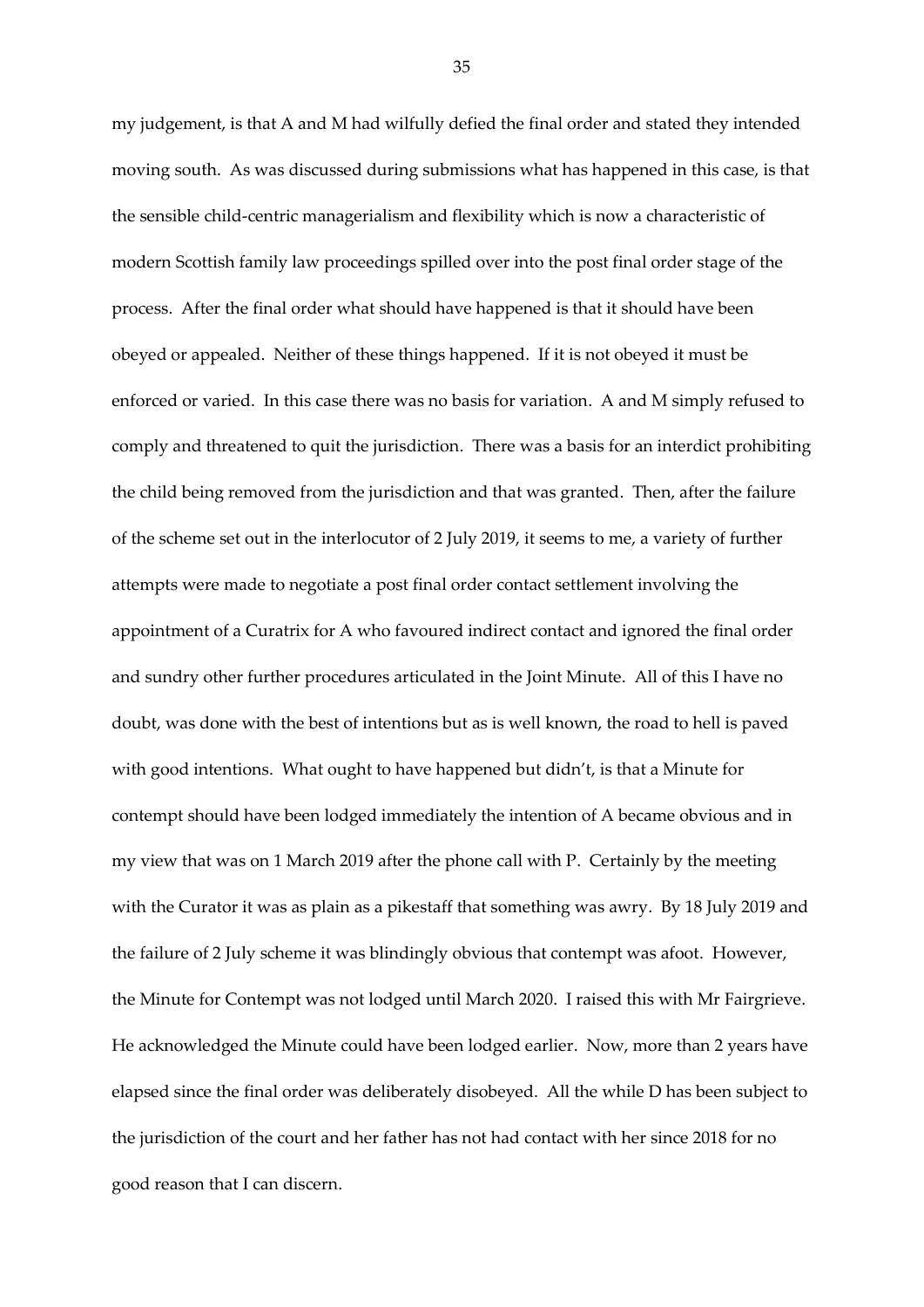[22] The conduct of A in this case abetted by M, in my view, gives organisations like Fathers for Justice and Families Need Fathers a good name because what is going on here is A and M are alienating D from her father. Throw into the mix the terrible systemic problems caused to court process and the management of cases during a pandemic, including the necessary closure of contact centres on public health grounds and it is even worse. Little wonder P might feel exasperated by what is happening. Prolonged court process and never ending delay suit A. She is happy hiding in the safety of a Webex proof at home with chaos whipping around the best interests of D. That in my view aggravates the contempt. None of this reflects well on A or M but as I say, I am dealing with contempt not contact.

[23] Part of the alleged contempt was an assertion by the Minuter, in argument and in the averments at Statement 7 that A did nothing to encourage the child to attend for contact and failed to promote contact. The failure is not focused in the crave of the Minute, that A was also in contempt by her wilful failure to prepare and support D properly for direct contact in terms of the interlocutor of 2 July 2019. There are procedural problems with this aspect of the Minuter's case. In a Minute for Contempt the responsibility for framing precisely the specific terms of the alleged contempt falls to the Minuter. The contempt must be clear and unambiguously spelt out in the crave. This case is a wilful failure to obey a court order contempt. Therefore, the contempt will largely be defined by the explicit terms of the order infringed. I cannot agree that a failure by A to properly prepare and promote contact withstands scrutiny as a potential contempt on these pleadings for a number of reasons. Firstly, such an obligation is not explicitly imposed of the final order. It is implicit. Secondly, it is not clear exactly what failure to prepare D for direct contact means or what is involved in the suggested parental duty to encourage contact with estranged parents and as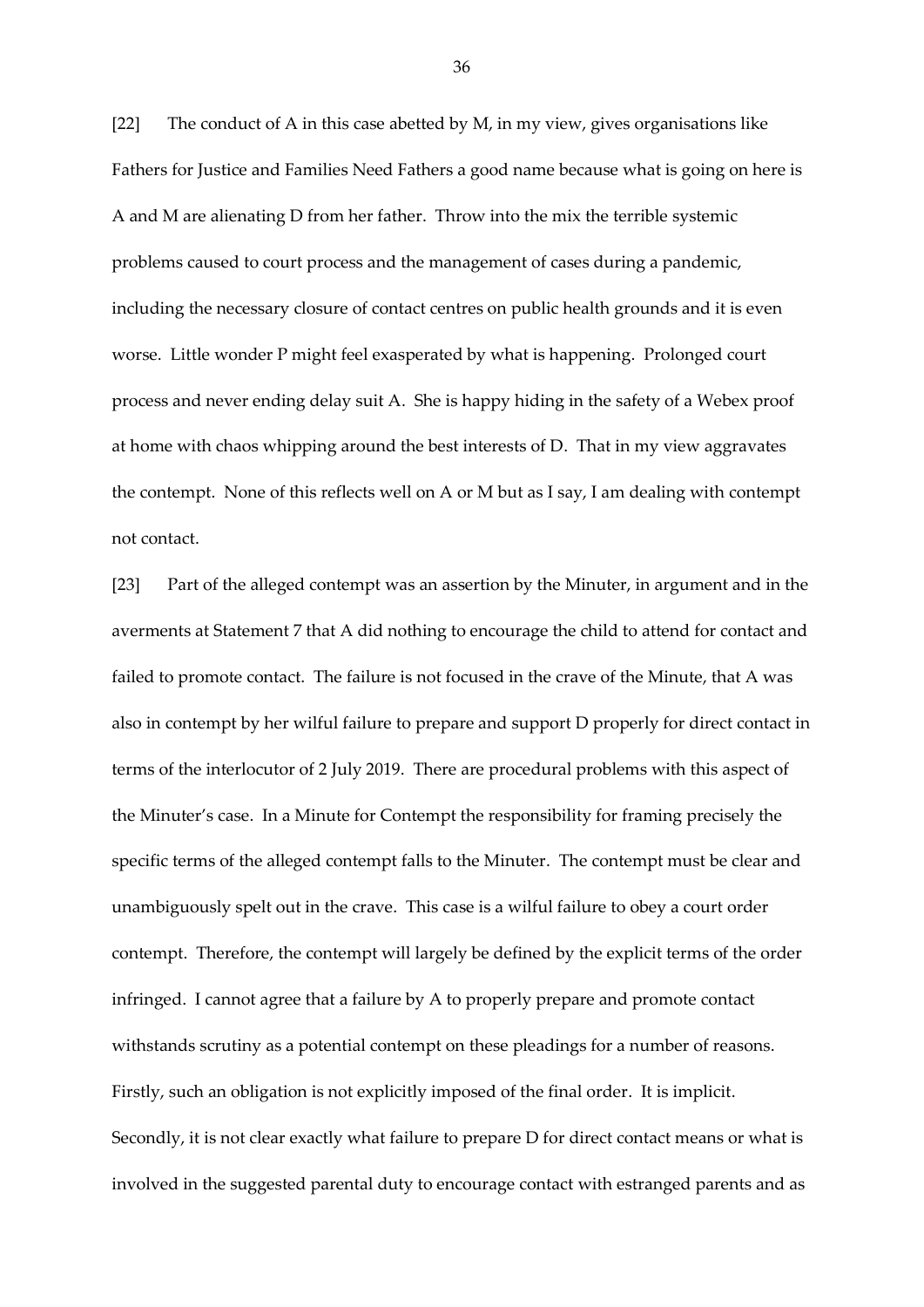I indicate the nature of a contempt must be clear and unambiguous. Accordingly, I cannot include that aspect of the conduct complained about within the finding of contempt I have made. The matter does not end there. While that chapter of the evidence, relating to the averred failure to prepare the child for and positively promote contact, which relates to the implementation of the interlocutor of 2 July 2019, as distinct from the final order, cannot, in my view, on these pleadings, as focused framed and averred, result in a finding of contempt, I did find the evidence relating to the contact such as it was between 9 July and 18 July 2019 useful to enable me to confirm my view, with regard to the underlying issue of wilful contempt, on the part of A in relation to the final order. Failure to promote and encourage contact is bad parenting but on these pleadings I cannot conclude it amounts to a specific contempt of court although it is indicative of an underlying contemptuous attitude to the implementation of the final order which technically is where any finding of contempt must lie because of the way the final order is constructed and the crave in the Minute is framed.

### **The hearing of 13 July 2021**

[22] At today's hearing I gave my judgment and asked Mr Fairgrieve what further procedure he envisaged. He indicated he thought it was for the court to decide that question. In the case of contempt in the face of the court where the judge observes the contempt, that is true. Here however, the process is driven by Minute and evidence has been led resulting in a judicial finding of contempt. In my opinion, in such cases there is a residual locus, which lies with the Minuter, to prosecute the Minute to the pain of punishment, subject to judicial oversight, should the Minuter be so inclined. Strategically it may well suit the Minuter's purpose to lie content with a finding. Mr Fairgrieve during discussion indicated that I might consider deferring punishment to give the contemnor an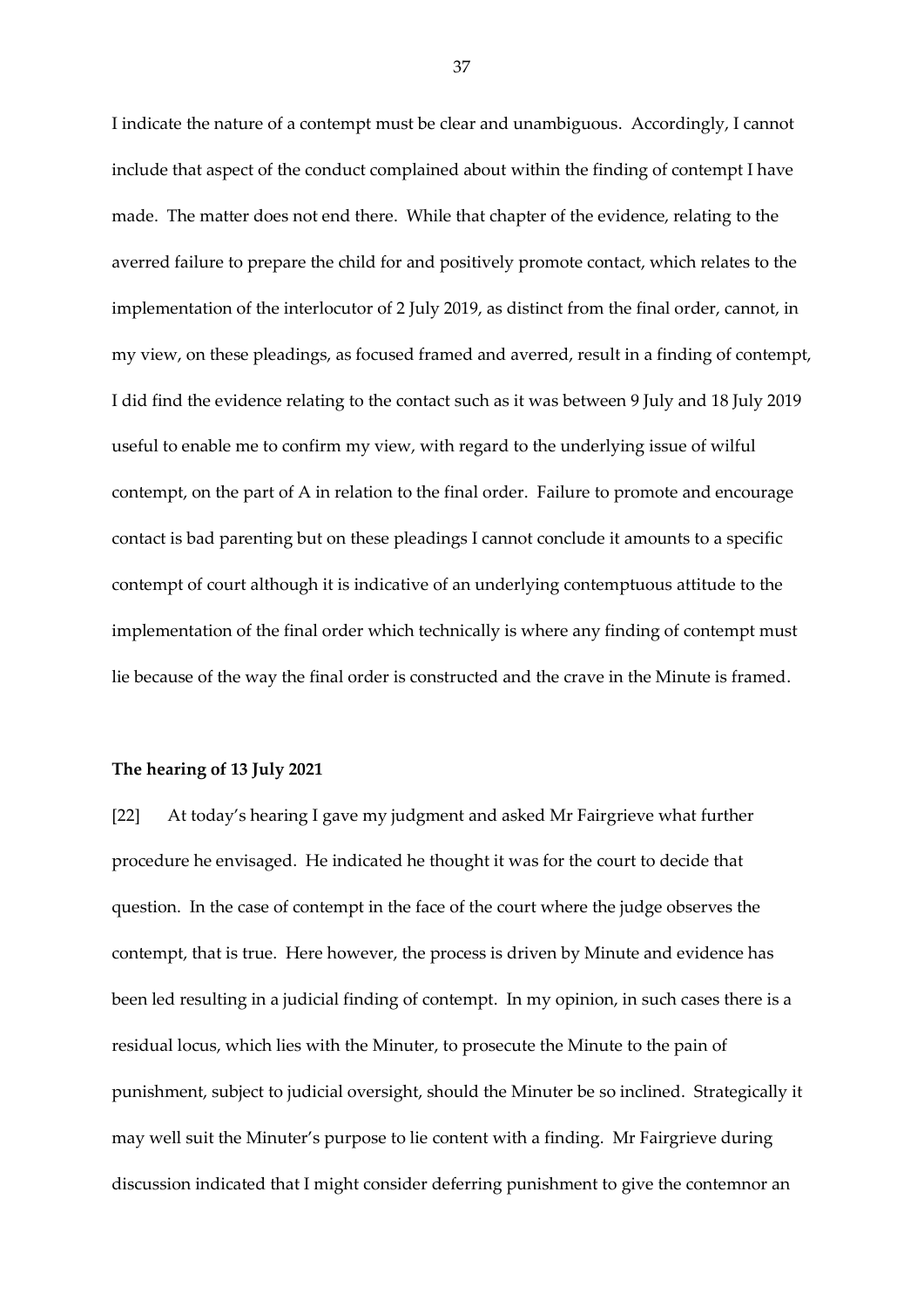opportunity to purge her contempt by engaging with the contact/variation process, which remains outstanding. The problem with that idea is that it falls foul of the decision in *CM* v *SM* [2017] CSIH 1 where the "Sword of Damocles" approach was specifically disapproved. I agree that approach is inappropriate in a contempt case. If punishment is to be imposed it is essential that it is swift and effective not long and lingering. Mr Cheyne for his part indicated that the Curator *ad litem* would rest content with the finding of contempt. Mr Barr indicated that there was a wider picture to consider in mitigation and the contemnor was the mother of two small children who rely on her. In the final analysis, Mr Fairgrieve, indicated that he too was content that the matter rest with a finding.

# **Disposal**

[23] Punishment for civil contempt has been severely restrained since the Contempt of Court Act 1981 was introduced. In terms of s15 of the Act:

"The maximum penalty which may be imposed by way of imprisonment or fine for contempt of court in Scottish proceedings shall be two years' imprisonment or a fine or both, except that—

(a)

where the contempt is dealt with by the sheriff in the course of or in connection with proceedings other than criminal proceedings on indictment, such penalty shall not exceed three months' imprisonment or a fine of [level 4 on the standard scale] or both; and

(b)

where the contempt is dealt with by the district court, such penalty shall not exceed sixty days' imprisonment or a fine of [level 4 on the standard scale] or both."